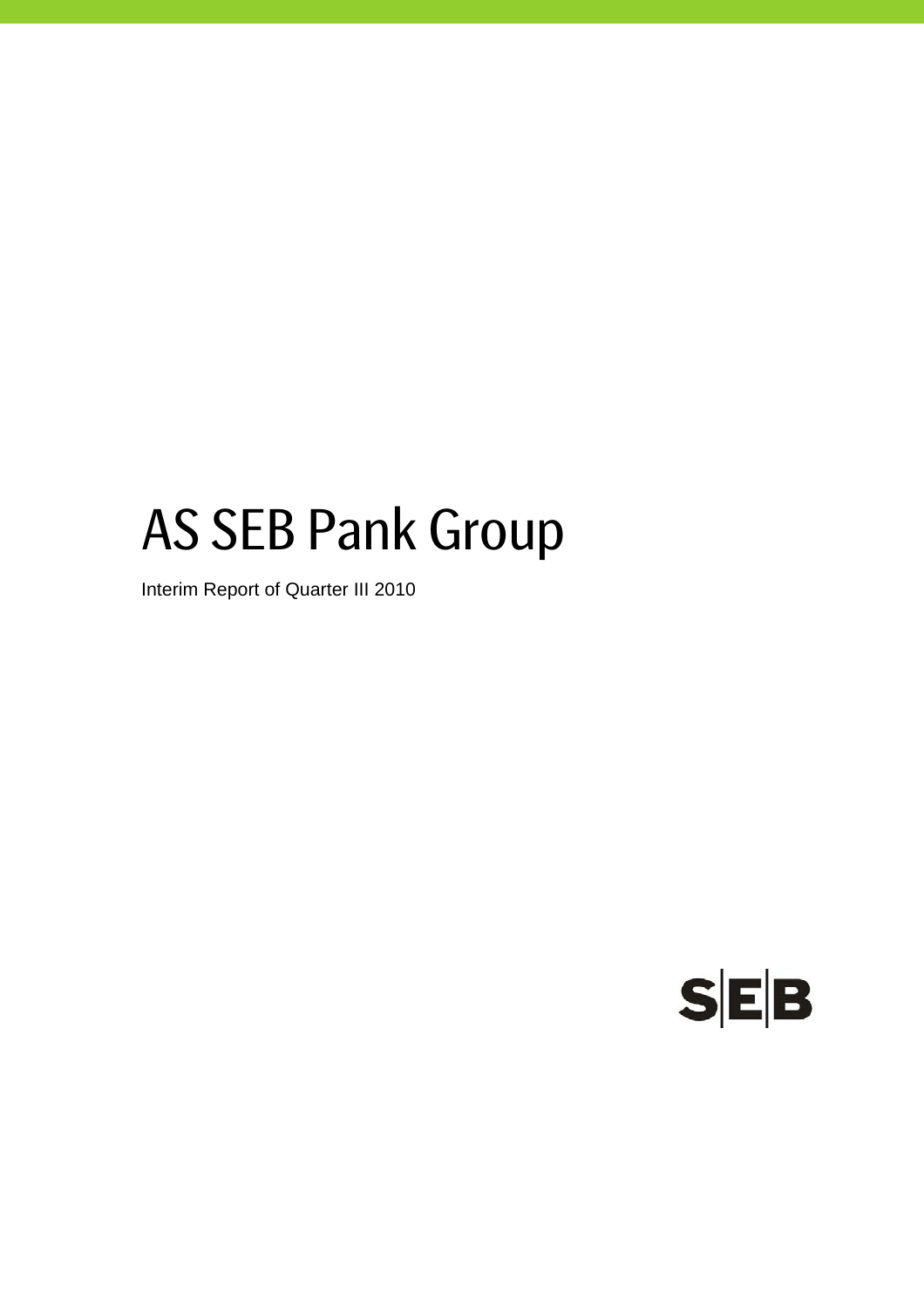#### **Contents** p.

|      | Statement of the Management Board Statement of the Management of the Management Board                                   | 2                |
|------|-------------------------------------------------------------------------------------------------------------------------|------------------|
| I.   |                                                                                                                         | 3                |
| 1.   |                                                                                                                         | 3                |
| 2.   |                                                                                                                         | 3                |
| II.  | Management Report <b>Executive Community Community</b> Community Community Community Community Community Community Comm | 4                |
| 1.   | Credit institution's group as defined in Credit Institutions Law entitled and the control of the control of the         | 4                |
| 1.1. |                                                                                                                         | 4                |
| 1.2. | Changes in the consolidated group during the accounting period and plans for year 2010______                            | 5                |
| 2.   |                                                                                                                         | 5                |
| 3.   |                                                                                                                         | $\overline{7}$   |
| 4.   |                                                                                                                         | $\boldsymbol{9}$ |
| 5.   |                                                                                                                         | 9                |
| Ш.   |                                                                                                                         | 11               |
| 1.   |                                                                                                                         |                  |
| 2.   | Consolidated statement of comprehensive income 11 11 11                                                                 |                  |
| 3.   |                                                                                                                         | 12               |
| 4.   | Consolidated cash flow statement                                                                                        | 13               |
| 5.   |                                                                                                                         |                  |
| 6.   |                                                                                                                         |                  |
|      |                                                                                                                         | 16               |
|      |                                                                                                                         | 17               |
|      |                                                                                                                         | 17               |
|      |                                                                                                                         |                  |
|      |                                                                                                                         |                  |
|      |                                                                                                                         |                  |
|      |                                                                                                                         | 18               |
|      | Note 8 Overdue                                                                                                          | 18               |
|      | Note 9 Geographic concentration of financial assets and liabilities<br>19                                               |                  |
|      | Note 10 Concentration of financial assets and liabilities by economic sector<br>20                                      |                  |
|      |                                                                                                                         | 22               |
|      |                                                                                                                         | 23               |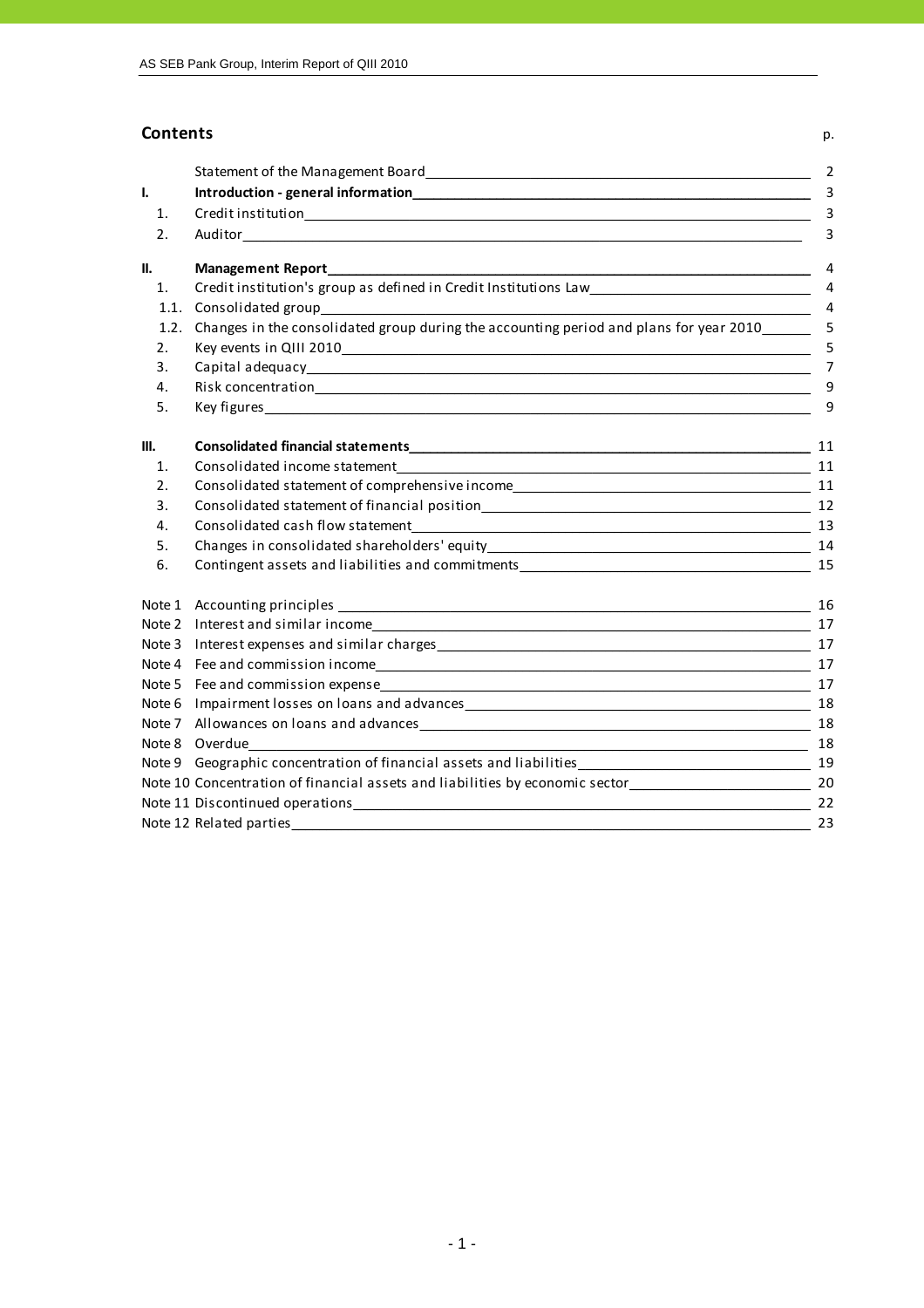# **Statement of the Management Board**

Management Board of AS SEB Pank is on an opinion that the Interim Report of Quarter III 2010 consists of the following parts and reports:

 Introduction – general information Management Report Consolidated Financial Statements **Notes** 

The financial and other additional information published in the Interim Report of Quarter III 2010 is true and complete. Consolidated financial statements give a true and fair view of the actual financial position, results of operations and cash flows of the group.

Consolidated financial statements have been compiled in accordance with the International Accounting Standard IAS 34 "Interim financial reporting" and in conformity with the requirements of Eesti Pank for publishing information. AS SEB Pank and subsidiaries of the consolidated group are assumed to be going concern.

Consolidated financial statements for the Quarter III 2010 are not audited.

Riho Unt Chairman of the Management Board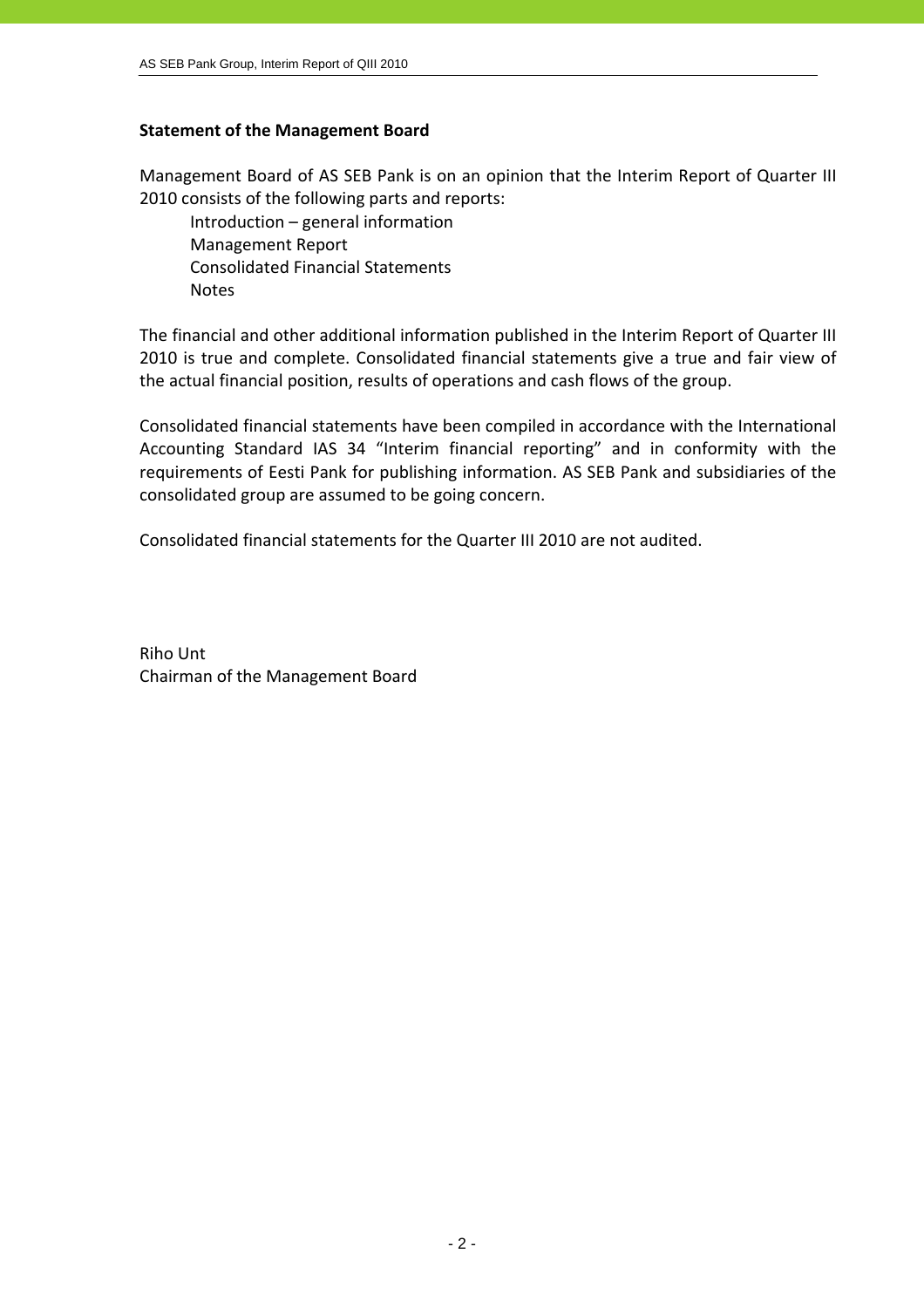# **I. Introduction ‐ general information**

# **1. Credit institution**

Company name AS SEB Pank Registry date 08.12.1995 Phone  $+3726655100$ Fax  $+372\ 6\ 655\ 102$ SWIFT SWIFT ENGINEERING THE STREET e-mail info@seb.ee

# **2. Auditor**

Registry code 10142876

Reporting date 30.09.2010

Address Tornimäe Str. 2, Tallinn 15010, Estonia Registered in Republic of Estonia Registry code 10004252 (Estonian Commercial Register) Internet homepage http://www.seb.ee

# Audit company **AS PricewaterhouseCoopers** Address **Pärnu Str. 15, 10141 Tallinn, Estonia**

Reporting period 01.01.2010 - 30.09.2010 Reporting currency Estonian kroon (EEK), millions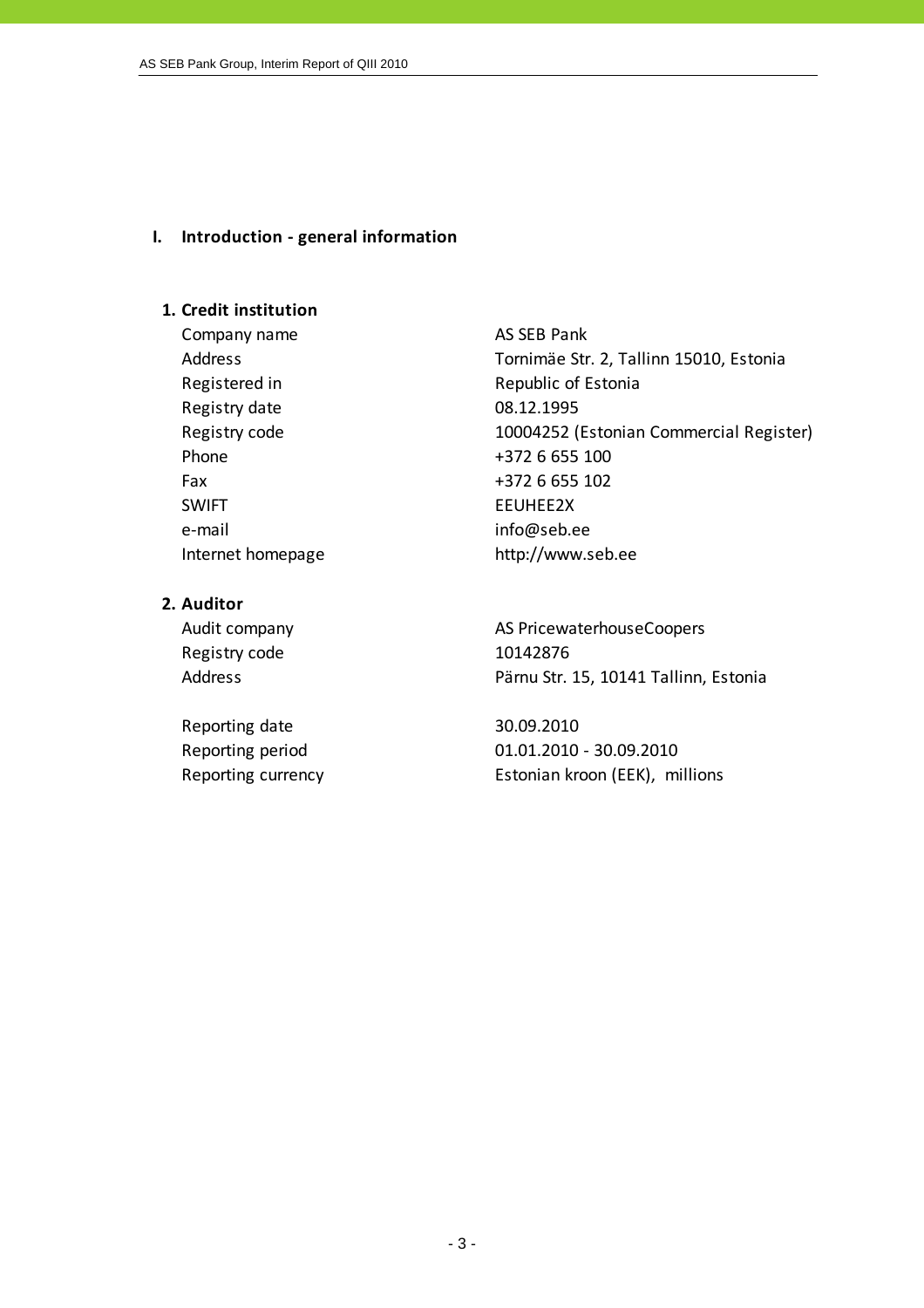# **II. Management Report**

# **1. Credit institution's group as defined in Credit Institutions Law**

# **1.1. Consolidated group**

 $\frac{30.09.10}{10}$ 

| Company name                 | Registry<br>code | Reg. date | <b>Address</b>        | <b>Activity</b>                                    | Holding***<br>(%) | At an<br>acqui-<br>sition<br>cost (EEK<br>mio) |
|------------------------------|------------------|-----------|-----------------------|----------------------------------------------------|-------------------|------------------------------------------------|
| AS SEB Liising               | 10281767         | 03.10.97  | Tallinn, Tornimäe 2   | Leasing                                            | 100.0%            | 23.4                                           |
| AS SEB Kindlustus maakler*   | 10723587         | 16.01.01  | Tallinn, Tornimäe 2   | Insurance brokerage                                | 100.0%            | $\overline{\phantom{a}}$                       |
| AS Rentacar*                 | 10303546         | 20.10.97  | Haapsalu, Karja 27    | Leasing                                            | 100.0%            |                                                |
| AS SEB Varahaldus            | 10035169         | 22.05.96  | Tallinn, Tornimäe 2   | Asset management                                   | 100.0%            | 42.5                                           |
| AS Bangalo                   | 10088272         | 18.10.96  | Tallinn, Tornimäe 2   | Rental of computers                                | 100.0%            | 5.0                                            |
| AS SEB Enskilda              | 11354037         | 16.02.07  | Tallinn, Tornimäe 2   | Financial consulting                               | 100.0%            | 11.5                                           |
| AS Sertifits eerimiskeskus** | 10747013         | 27.03.01  | Tallinn, Pärnu mnt 12 | Data communication services                        | 25.0%             | 15.1                                           |
| OÜ TietoEnator Support **    | 11065244         | 30.08.04  |                       | Tallinn, Roosikrantsi 11IT consulting, programming | 20.0%             | 0.6                                            |
|                              |                  |           |                       |                                                    |                   | 98.1                                           |

All enterprises are registered in Estonian Commercial Register.

Parent company of the Group is AS SEB Pank, its activity is banking (information on page 3).

\* Consolidated subsidiaries of AS SEB Liising

\*\* Associates

\*\*\* For all investments the percentage of holding equals to both, the holding from the number of shares as well as from the number of votes.

The "consolidated group" in the meaning of Credit Institutions Law in Estonia and the "Group" for IFRS consolidation purposes are identical.

Non‐profit association SEB Heategevusfond is an association, not belonging to the consolidation group, registered on 06.01.2006. The founders of the association are AS SEB Pank and AS SEB Elu‐ ja Pensionikindlustus. The association is aimed at raising and distributing funds for charitable cause to organisations, dealing with children, who have been deprived of parental care. Upon dissolution of the association, the assets remaining after satisfaction of the claims of creditors shall be transferred to a non‐profit association or foundation with similar objectives, entered to the list of associations subject to income tax incentive of the Government of the Republic, or a legal person in public law, state or local government.

Non‐profit association Spordiklubi United is an association, not belonging to the consolidation group, which started activitiy from September 2008. The association is founded by AS SEB Pank. The association is aimed at organising on hobby and competition level sport events and organising promotions for advertising of own and supporter´s activities. Upon dissolution of the association, the assets shall be transferred to a non‐profit association, foundation or other persons filling the objectives by articles in public interests.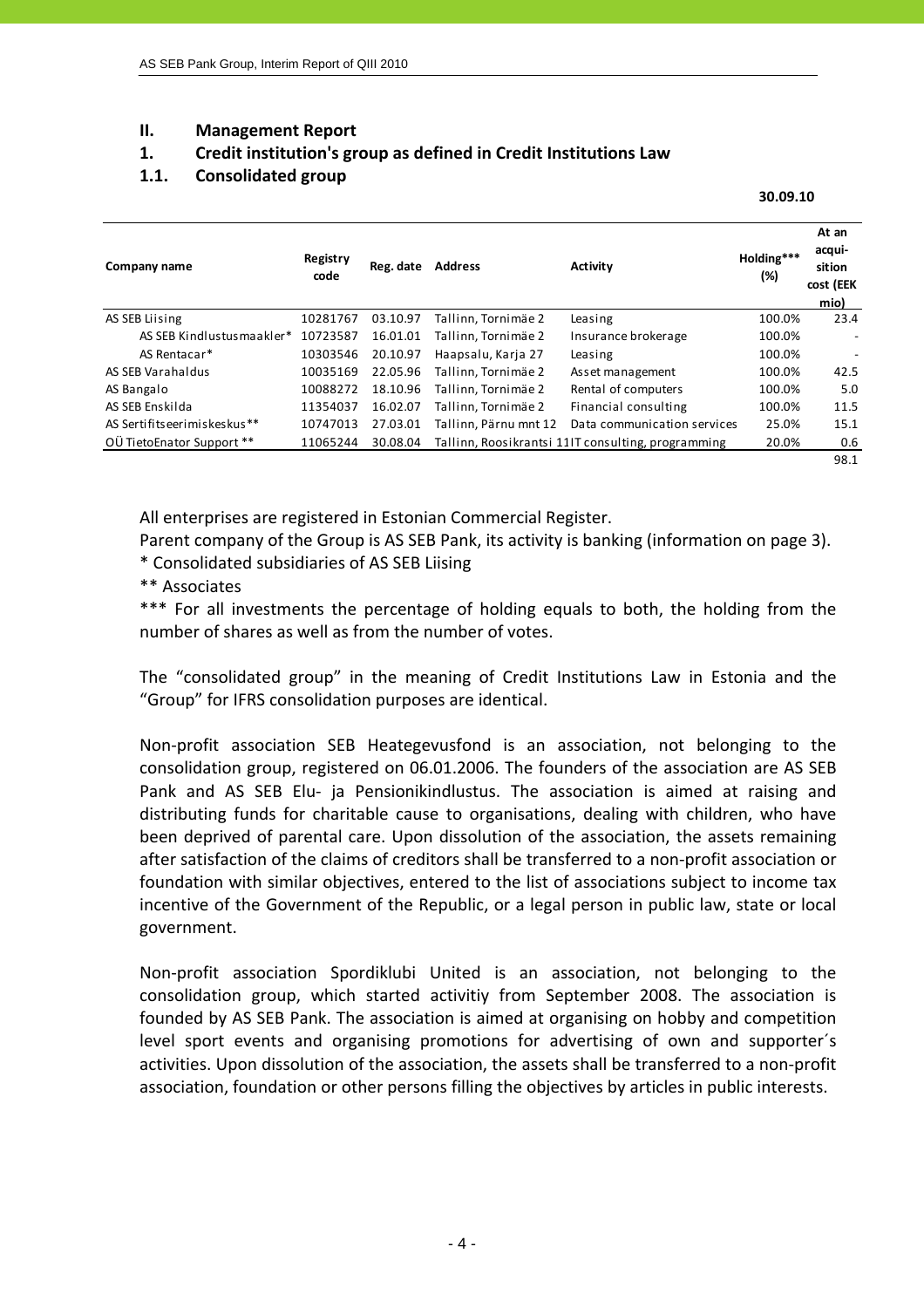# **1.2. Changes in the consolidated group during the accounting period and plans for year 2010**

In January 2010 100% shares in AS SEB Elu‐ ja Pensionikindlustus were sold according to the Management Board resolution from December 2009. Purchaser was SEB Trygg Liv Holding AB, a company, which belong to the SEB AB Group. Sales price of AS SEB Elu‐ ja Pensionikindlustus was 219 EEKmio and profit from the transaction was 51.3 EEKmio.

In February 2010 100% ownership in OÜ Estectus was sold according to the Management Board resolution from December 2009. Purchaser was Warehold B.V., a company, which located in Holland and belongs to the SEB AB Group. Sales price of OÜ Estectus was 50.6 EEKmio and profit from the transaction was 0.5 EEKmio.

In June 2010 an associate SEB IT Partner Estonia OÜ was liquidated.

No such events or trends have occurred by the time of publishing the report, which would affect the strategy of the group in 2010.

# **2. Key events in QIII 2010**

Eerika Vaikmäe‐Koit was named the member of the board responsible for the retail banking area in September. The Retail Banking and Technology area is the biggest business unit within SEB, employing more than half of the bank's staff and accounting for almost half of the bank's volume of business. It serves around 500,000 active private clients and 34,000 small and medium‐sized companies and is responsible for the development of the bank's product portfolio as a whole.

Eerika Vaikmäe‐Koit has served in a variety of positions in both business and support functions in SEB since 1996. Between 2001 and 2005 she was the Deputy Manager of the Retail Banking Division, and from 2005 to 2008 she led a number of cross-border projects within the SEB Group. In 2008 she took up the post of Head of Support Units, overseeing personnel, legal, marketing and communication functions.

A survey conducted by TNS Emor entitled "Estonia's most customer‐friendly large companies" has seen SEB voted the most customer‐friendly company in the Estonian financial sector. In the overall ranking of the 29 companies included in the survey, SEB was placed 2nd.

SEB Enskilda, the leading investment bank in the Nordic countries, is to broaden its Baltic stock product competence by building up its stocks team. SEB Ensklida hired special team for that in August.

In July 2010, the ECOFIN Council took the final decisions on the euro adoption in Estonia and confirmed that Estonia is ready and will adopt the euro on 1 January 2011. Estonia will be 17th member of the euro area to switch to the common European currency. The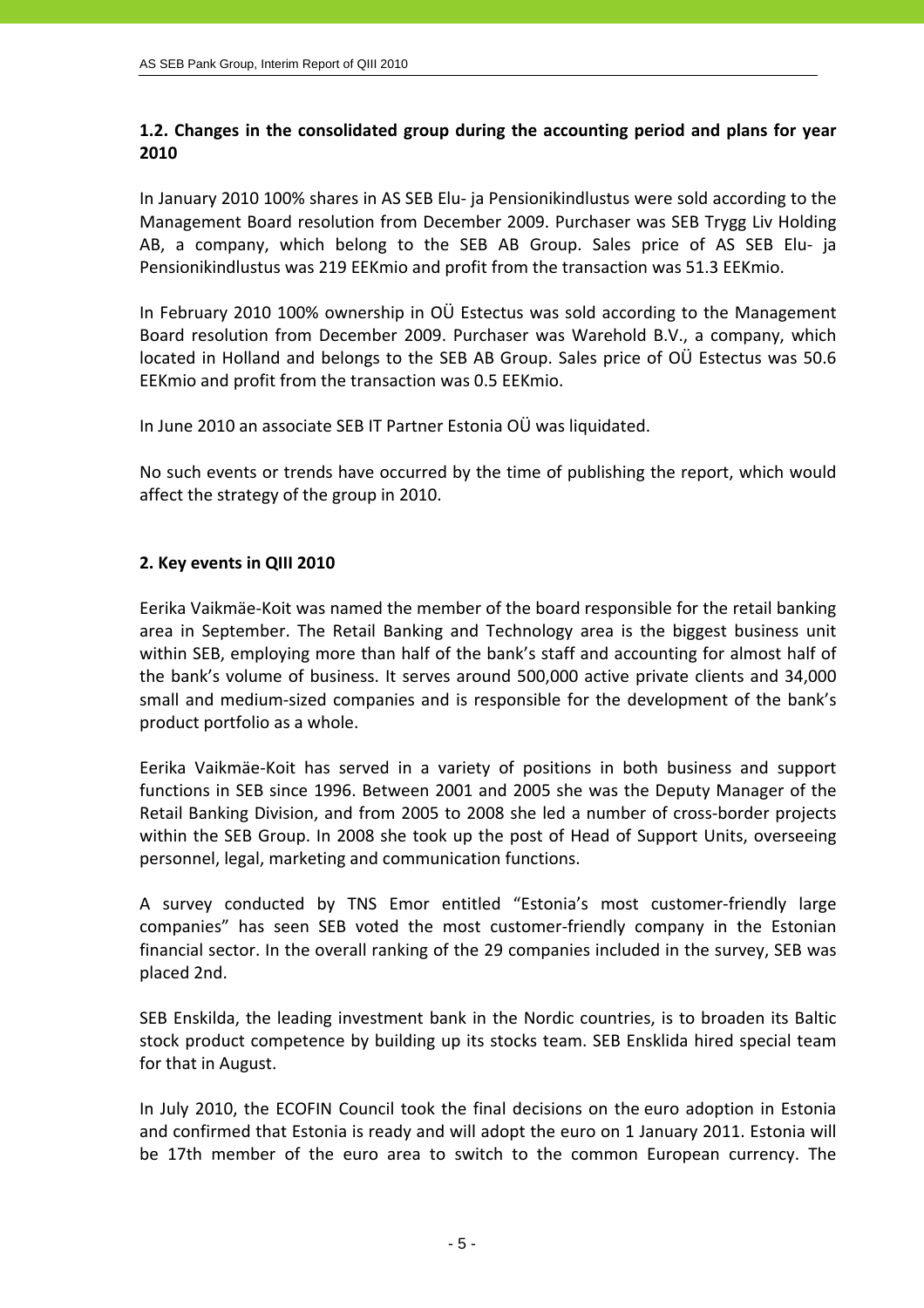Council, meeting in its configuration of finance ministers (ECOFIN Council), also set the conversion rate at 15.6466 Estonian kroons to one euro, which corresponds to the current central rate of the kroon in the EU exchange mechanism (ERM II).

In order to make the transition from the kroon to the euro as smooth as possible, all commercial and service companies will need to have acquired a sufficient amount of euros in cash for the first few days of January 2011 to ensure they have enough money for change. SEB launched most convenient system for companies to order frontloading for euros via Internet Bank.

In September the 46‐metre brigantine Tre Kronor was visiting Tallinn. The SEB‐sponsored voyage of the Tre Kronor was used to raise environmental awareness, and in particular the SEB Group's commitment to a cleaner Baltic Sea and the good of future generations. The Tre Kronor embarked on its trip in Stockholm on 1 September and visited five ports in all three Baltic States: Klaipeda, Liepaja, Riga, Pärnu and Tallinn.

The more than 807 100 customers of SEB Pank Group are served by 1350 employees. The customers are served through many different channels such as 49 branch offices, 224 on‐ line post offices, 348 ATMs, 5879 POS‐terminals. There are more than 499 300 debit and credit cards in use. In addition, over 73% of our customers use our SEB Internet Bank and SEB Internet Bank for Business services.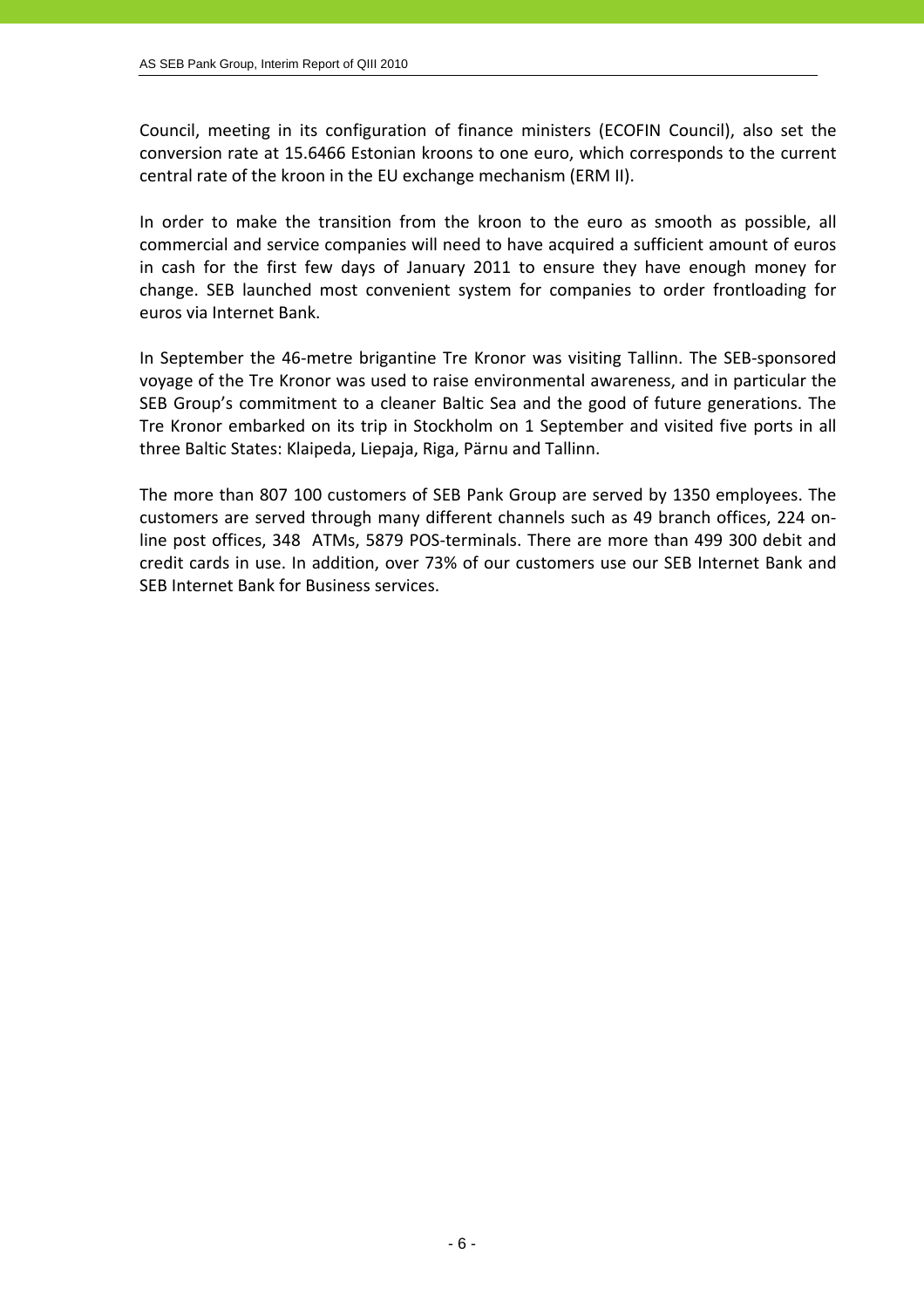# **3. Capital adequacy**

(millions of EEK)

| <b>CAPITAL BASE</b>                                                                  | 30.09.10 | 31.12.09   |
|--------------------------------------------------------------------------------------|----------|------------|
| Paid-in share capital                                                                | 665.6    | 665.6      |
| Premium                                                                              | 1,346.6  | 1,346.6    |
| General banking reserves                                                             | 306.0    | 306.0      |
| Retained earnings / loss                                                             | 5,137.7  | 6,428.2    |
| Unrealised profit for previous periods on shares of subsidiaries and associated      |          |            |
| companies (negative)                                                                 | $-0.7$   | $-3.8$     |
| Intangibles                                                                          | $-5.5$   | $-9.6$     |
| Loss for the period (group without life insurance)                                   | 0.0      | $-1,427.1$ |
| Total primary own funds                                                              | 7,449.7  | 7,305.9    |
| Subordinated debt                                                                    | 1,830.7  | 2,613.0    |
| Available for sale financial instruments                                             | 2.0      | 2.9        |
| Unrealised part of profit on shares of subsidiaries and associated companies         | 0.3      | 1.7        |
| Allowances and adjustments exceeding expected loss                                   | 192.3    | 231.2      |
| Total supplementary own funds                                                        | 2,025.3  | 2,848.8    |
| Majority holding in insurers                                                         | 0.0      | 30.0       |
| Total deductions                                                                     | 0.0      | 30.0       |
| Primary own funds after deductions                                                   | 7,449.7  | 7,290.9    |
| Supplementary own funds included in calculation of capital adequacy                  | 2,025.3  | 2,833.8    |
| Own funds included in calculation of capital adequacy                                | 9,475.0  | 10,124.7   |
|                                                                                      |          |            |
| <b>CAPITAL REQUIREMENTS</b>                                                          | 30.09.10 | 31.12.09   |
| Municipalities and regions with standardised approach                                | 88.6     | 92.0       |
| State agencies, non-profit institutions and associations with standardised approach  | 1.9      | 2.1        |
| Retail claims with standardised approach                                             | 228.3    | 223.7      |
| Overdue claims with standardised approach                                            | 22.2     | 19.7       |
|                                                                                      |          |            |
| Shares of investment funds with standardised approach                                | 6.7      | 6.1        |
| Other assets with standardised approach                                              | 45.9     | 52.6       |
| Credit institutions, investment firms and municipalities with IRB                    | 70.2     | 35.5       |
| Other companies with IRB                                                             | 2,367.3  | 3,058.1    |
| Retail claims with IRB                                                               | 767.7    | 760.3      |
| Total capital requirements for covering the credit risk and counterparty credit risk | 3,598.8  | 4,250.1    |
| Capital requirement for covering interest position risk                              | 21.3     | 28.9       |
| Capital requirement for covering equity position risk                                | 0.4      | 0.5        |
| Capital requirement for covering the trading portfolio settlement risk               | 0.8      | 0.0        |
| Capital requirement for covering AMA of operational risk                             | 125.8    | 95.5       |
| Capital requirements total                                                           | 3,747.1  | 4,375.0    |
| Transition period floor of own funds if using IRB                                    | 4,778.3  | 5,036.1    |

\*Basel II calculations are made for Group without AS SEB Elu‐ ja Pensionikindlustus (li fe insurance), holding in insurer is deducted.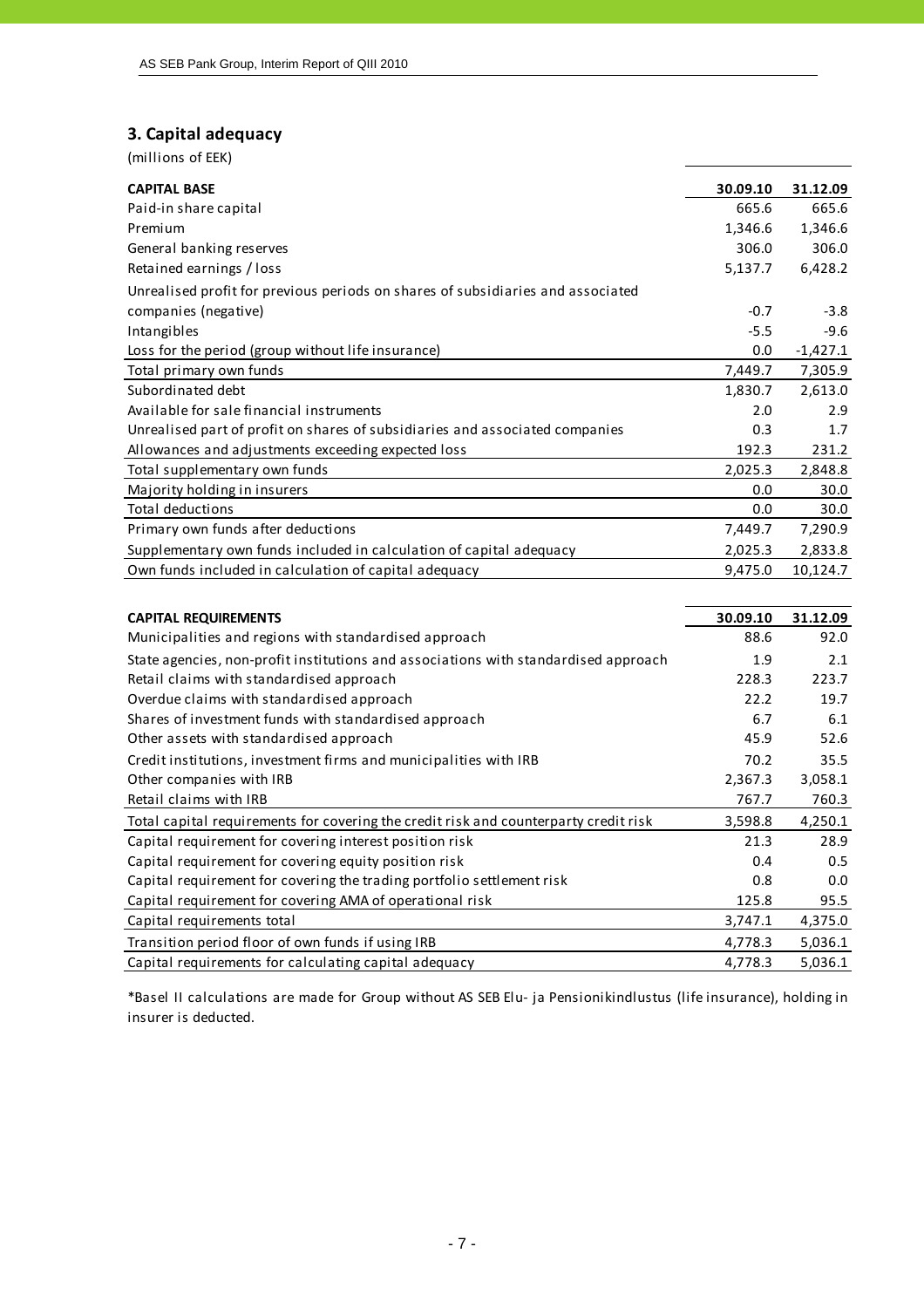#### **CAPITAL RATIOS**

| 19.83 | 20.10             |
|-------|-------------------|
| 15.59 | 14.48             |
| 4.24  | 5.62              |
|       | 30.09.10 31.12.09 |

| <b>MEMBERS OF CONSOLIDATION GROUP,</b> |
|----------------------------------------|
| INCLUDED TO CAPITAL ADEQUACY           |
| CALCULATION                            |

AS SEB Pank **CALCULATION**

#### **MEMBERS OF CONSOLIDATION GROUP, NOT INCLUDED TO CAPITAL ADEQUACY CALCULATION**

AS SEB Elu‐ ja Pensionikindlustus (no more in consolidation group from January, 2010)

AS SEB Liising Group AS SEB Varahaldus AS Bangalo AS SEB Enskilda OÜ Estectus (no more in consolidation group from February, 2010)

SEB Pank Group is using the internal ratings based approach for reporting of credit risk and advanced approach for reporting of operational risk under Basel II.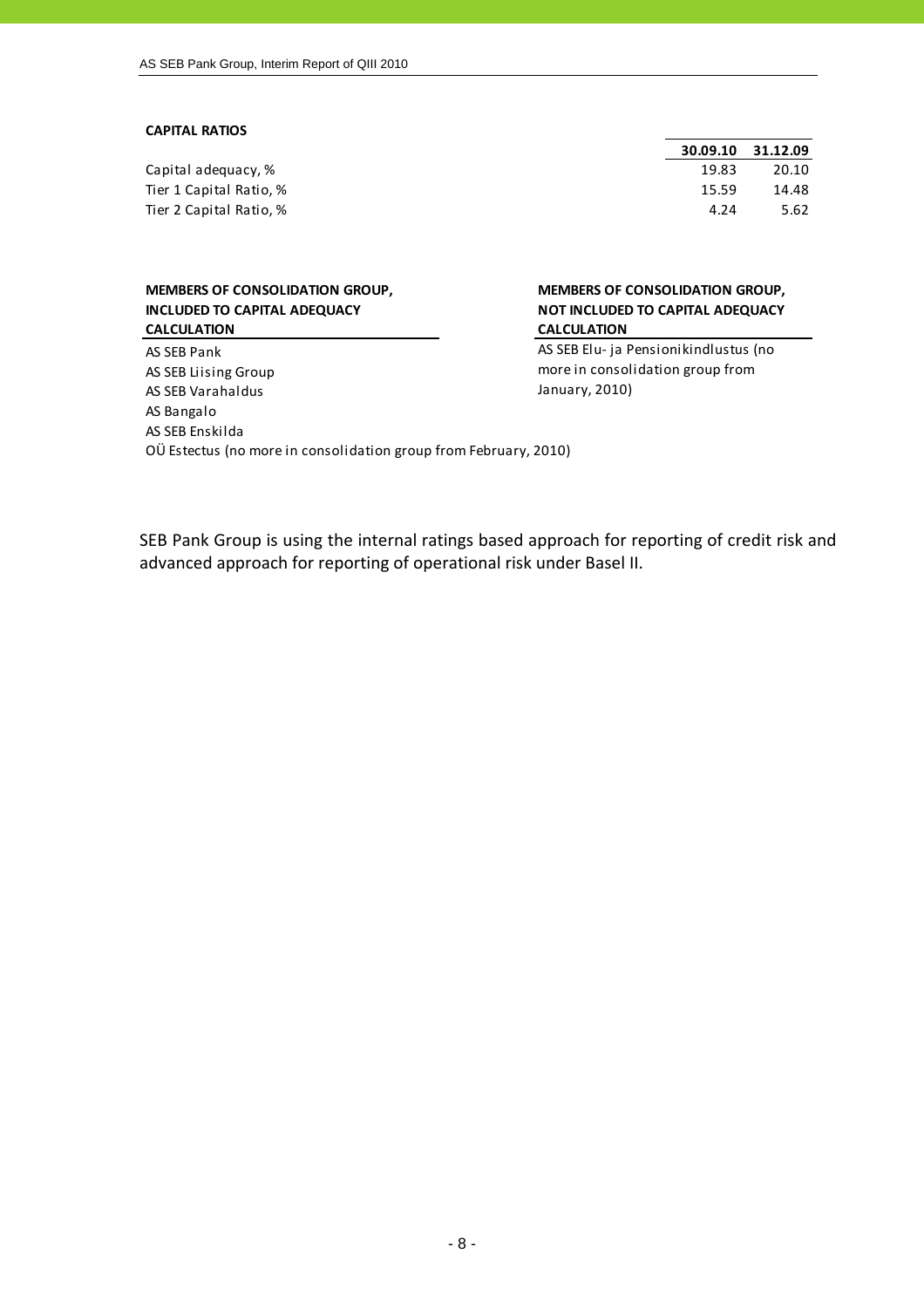# **4. Risk concentration**

|                                                                                                                         | 30.09.10 | 31.12.09 | 30.09.09 |
|-------------------------------------------------------------------------------------------------------------------------|----------|----------|----------|
| Total claims against persons associated with the credit institution's<br>consolidation group, EEK mio                   | 16.5     | 24.9     | 20.5     |
| The share of claims of the persons associated with the credit<br>institution's consolidation group in net own funds, %, | 0.17     | 0.25     | 0.20     |
| Total of large exposure claims, EEK mio                                                                                 | 3.652.0  | 2,191.7  | 1,211.1  |
| The share of large exposure claims in net own funds, %                                                                  | 38.54    | 21.65    | 11.65    |
| Number of large exposure customers                                                                                      | 3        |          |          |

#### **5. Key figures**

| (millions of EEK)               |          |            |            |
|---------------------------------|----------|------------|------------|
|                                 | 30.09.10 | 31.12.09   | 30.09.09   |
| Net loss / profit               | 307.1    | $-1,381.9$ | $-1,097.2$ |
| Average equity                  | 7,617.2  | 8,147.7    | 8,287.1    |
| Return on equity (ROE), %       | 5.38     | $-16.96$   | $-17.65$   |
| Average assets                  | 71,112.2 | 79,746.8   | 80,701.8   |
| Return on assets (ROA), %       | 0.58     | $-1.73$    | $-1.81$    |
| Net interest income             | 851.1    | 1,328.4    | 1023.9     |
| Average interest earning assets | 68,485.7 | 76,362.3   | 77,293.8   |
| Net interest margin (NIM), %    | 1.66     | 1.74       | 1.77       |
| Spread, %                       | 1.51     | 1.48       | 1.47       |
| Cost / Income ratio, %          | 54.5     | 72.5       | 71.1       |
| Ratio of impaired loans, %      | 4.34     | 4.41       | 3.16       |

#### **Explanations**

Return on equity (ROE) = Net profit / Average equity \* 100 Average equity = (Equity of current year end + Equity of previous year end) / 2 Return on assets (ROA) = Net profit / Average assets \* 100 Average assets = (Assets of current year end + Assets of previous year end) / 2 Cost of interest bearing liabilities = Interest expenses / Average interest bearing liabilities \*100 Cost / Income Ratio = Total Operating Expenses / Total Income \* 100 Spread = Yield on interest earning assets ‐ Cost of interest bearing liabilities Ratio of impaired loans = Individually impaired loans / Loans to customers Net interest margin (NIM) = Net interest income / Average interest earning assets \* 100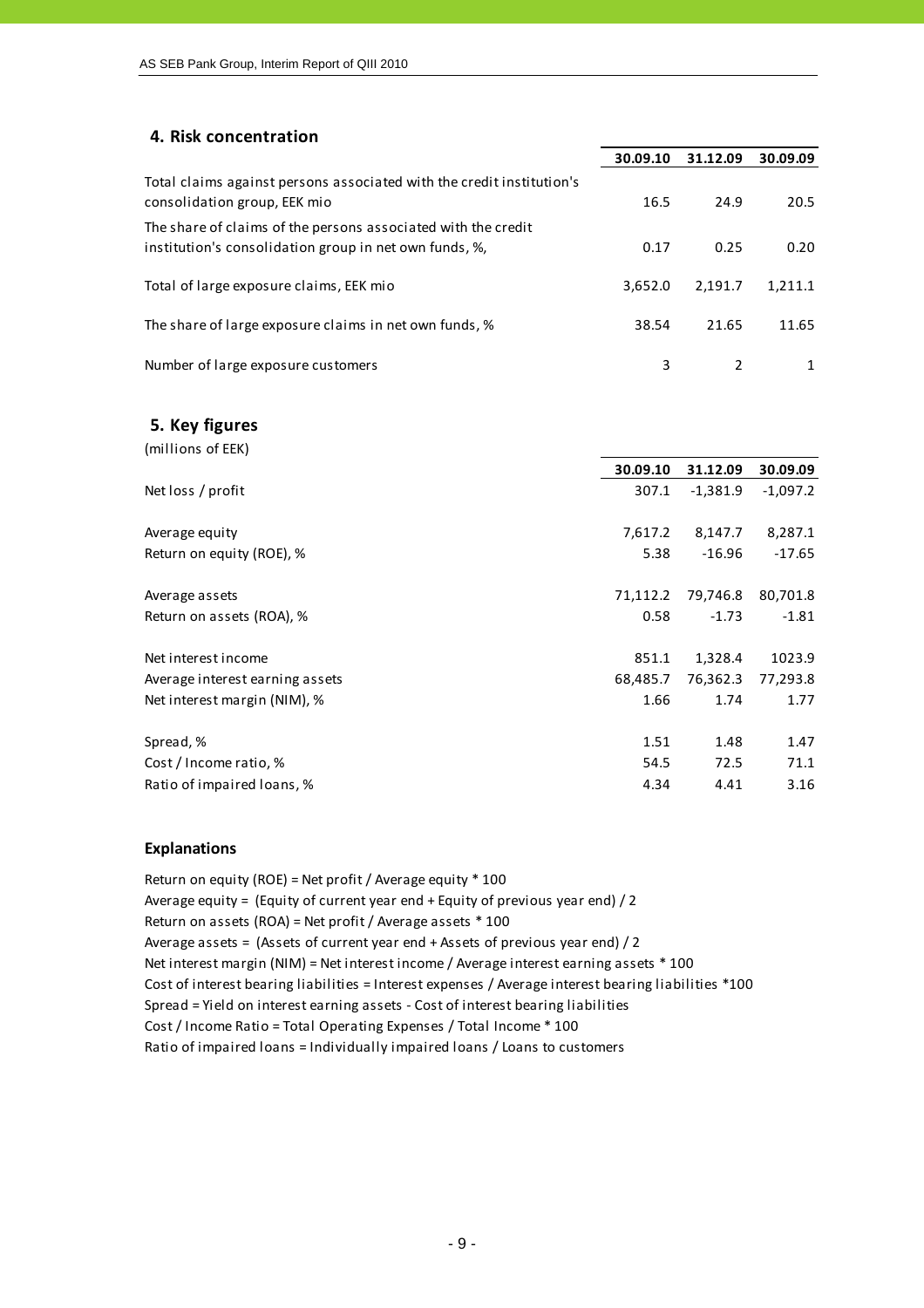#### **Interest earning assets:**

Balances with central bank Loans and advances to credit institutions (all without accrued interests) Loans and advances to customers

#### **Interest bearing liabilities:**

Due to credit institutions Due to customers Loan funds Issued debt securities Subordinated loans (all without accrued interests)

#### **Total Operating Expenses:**

Personnel expenses Other expenses Depreciation, amortisation and impairment of tangible and intangible assets

#### **Total Income:**

Net interest income Net fee and commission income Net income from foreign exchange Gains less losses from financial assets at fair value through profit or loss Income from insurance activities Income from dividends Gains less losses from investment securities Share of profit of associates Other income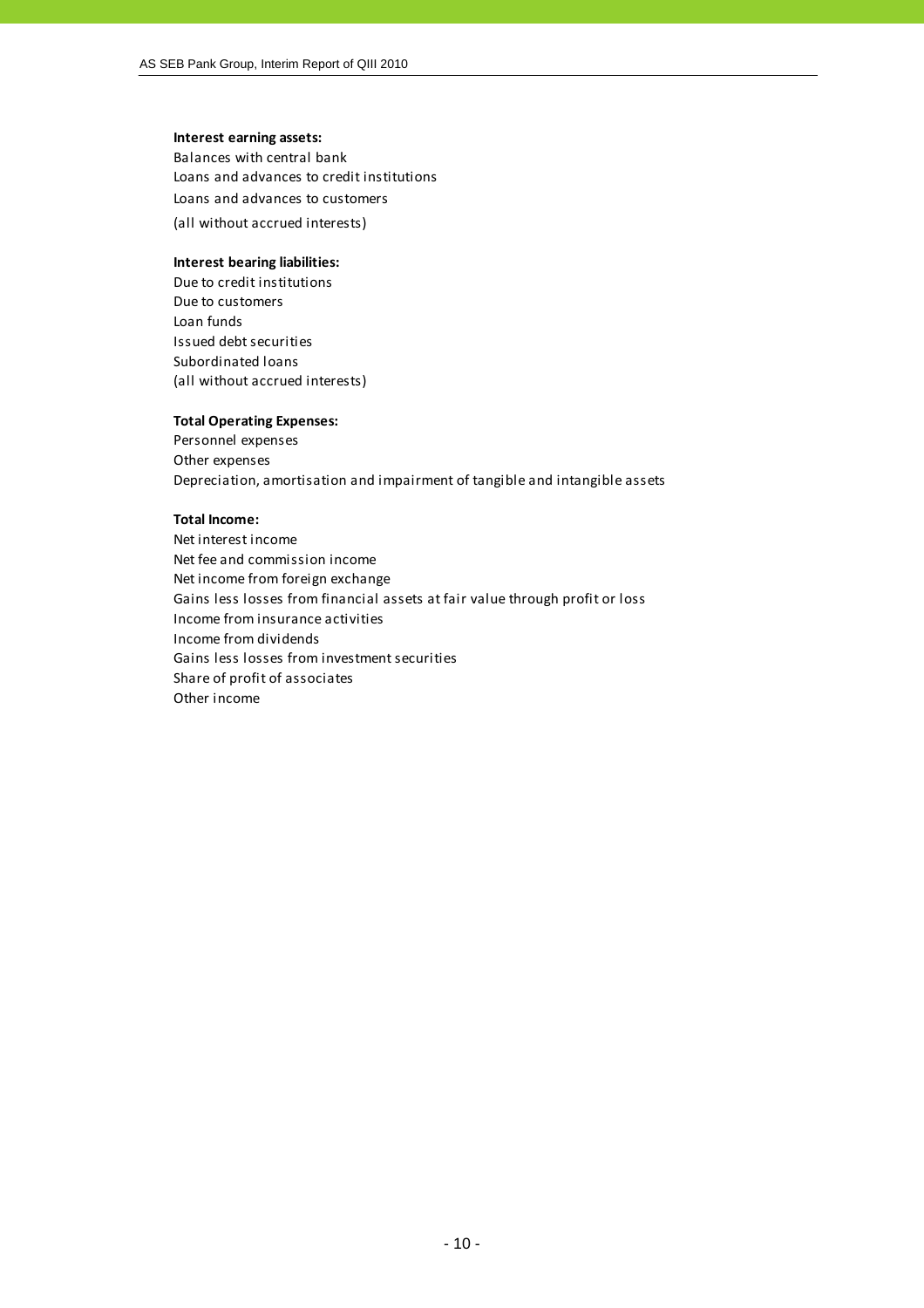# **III. Consolidated financial statements**

#### **1. Consolidated income statement**

|                                                                                |      | 2010     |          | 2009          |          |
|--------------------------------------------------------------------------------|------|----------|----------|---------------|----------|
|                                                                                | Note | 9 months | QIII     | 9 months      | QIII     |
| Interest and similar income                                                    | 2    | 1,458.9  | 466.9    | 2,504.3       | 662.4    |
| Interest expenses and similar charges                                          | 3    | $-607.7$ | -178.9   | $-1,480.3$    | $-369.2$ |
| Net Interest Income                                                            |      | 851.2    | 288.0    | 1,024.0       | 293.2    |
| Fee and commission income                                                      | 4    | 610.7    | 206.1    | 609.6         | 219.9    |
| Fee and commission expense                                                     | 5    | $-163.5$ | $-56.8$  | $-182.5$      | $-62.7$  |
| Net fee and commission income                                                  |      | 447.2    | 149.3    | 427.1         | 157.2    |
| Net income from foreign exchange                                               |      | 83.0     | 28.4     | 84.6          | 30.0     |
| Gains less losses from financial assets at fair value through                  |      |          |          |               |          |
| profit or loss                                                                 |      | 12.1     | $-11.1$  | 41.7          | 43.2     |
| Income from dividends                                                          |      | 0.1      | $-0.8$   | 1.9           | 1.9      |
| Gains less losses from investment securities                                   |      | 51.7     | $-0.1$   | 6.3           | 0.5      |
| Share of profit of associates                                                  |      | $-0.3$   | $-0.4$   | 0.8           | 0.4      |
| Other income                                                                   |      | 115.6    | 38.1     | 6.9           | 0.6      |
| Personnel expenses                                                             |      | $-419.9$ | $-144.2$ | $-468.7$      | $-148.2$ |
| Other expenses                                                                 |      | $-391.1$ | $-121.9$ | $-266.2$      | $-86.3$  |
| Depreciation, amortisation and impairment of tangible and<br>intangible assets |      | $-39.5$  | $-12.6$  | -427.7        | $-16.9$  |
| Profit before impairment losses on loans and advances                          |      | 710.1    | 212.7    | 430.7         | 275.6    |
| Impairment losses on loans and advances                                        | 6    | $-403.0$ | 10.6     | $-1,577.4$    | $-854.5$ |
| Profit/loss before income tax                                                  |      | 307.1    | 223.3    | $-1,146.7$    | $-578.9$ |
| Income tax                                                                     |      | 0.0      | 0.0      | 0.0           | 0.0      |
|                                                                                |      |          |          |               |          |
| Net profit/loss from continued operations                                      |      | 307.1    | 223.3    | -1,146.7      | $-578.9$ |
| Net profit from discontinued operations                                        | 11   | 0.0      | 0.0      | 49.5          | 23.5     |
| Net profit                                                                     |      | 307.1    | 223.3    | $-1,097.2$    | $-555.4$ |
| Profit/loss attributable to:                                                   |      |          |          |               |          |
| Sole equity holder of the parent entity (total)                                |      | 307.1    | 223.3    | $-1,097.2$    | $-555.4$ |
| -Net profit/loss from continued operations                                     |      | 307.1    | 223.3    | $-1,146.8$    | $-579.0$ |
| -Net profit/loss from discontinued operations                                  |      | 0.0      | 0.0      | 49.5          | 23.5     |
|                                                                                |      | 307.1    | 223.3    | $-1,097.2$    | $-555.4$ |
| 2. Consolidated statement of comprehensive income                              |      |          |          |               |          |
|                                                                                |      | 2010     |          | 2009          |          |
|                                                                                |      | 9 months |          | QIII 9 months | QIII     |
| Net profit                                                                     |      | 307.1    | 223.3    | $-1,097.2$    | $-555.4$ |
| Other comprehensive income/expense                                             |      |          |          |               |          |
| Revaluation of available-for-sale financial assets                             |      | $-2.0$   | $-0.6$   | 6.5           | 9.2      |
| Total other comprehensive income/expense                                       |      | $-2.0$   | $-0.6$   | 6.5           | 9.2      |
| Total comprehensive income/expense                                             |      | 305.1    | 222.7    | $-1,090.7$    | -546.2   |
|                                                                                |      |          |          |               |          |
| Sole equity holder of the parent entity (total)                                |      | 305.1    | 222.7    | $-1,090.7$    | $-546.2$ |
| -Total comprehensive income/expense from continued operations                  |      | 305.1    | 222.7    | $-1,140.2$    | $-569.7$ |
| -Total comprehensive income/expense from discontinued operations               |      | 0.0      | 0.0      | 49.5          | 23.5     |
|                                                                                |      | 305.1    | 222.7    | $-1,090.7$    | $-546.2$ |
|                                                                                |      |          |          |               |          |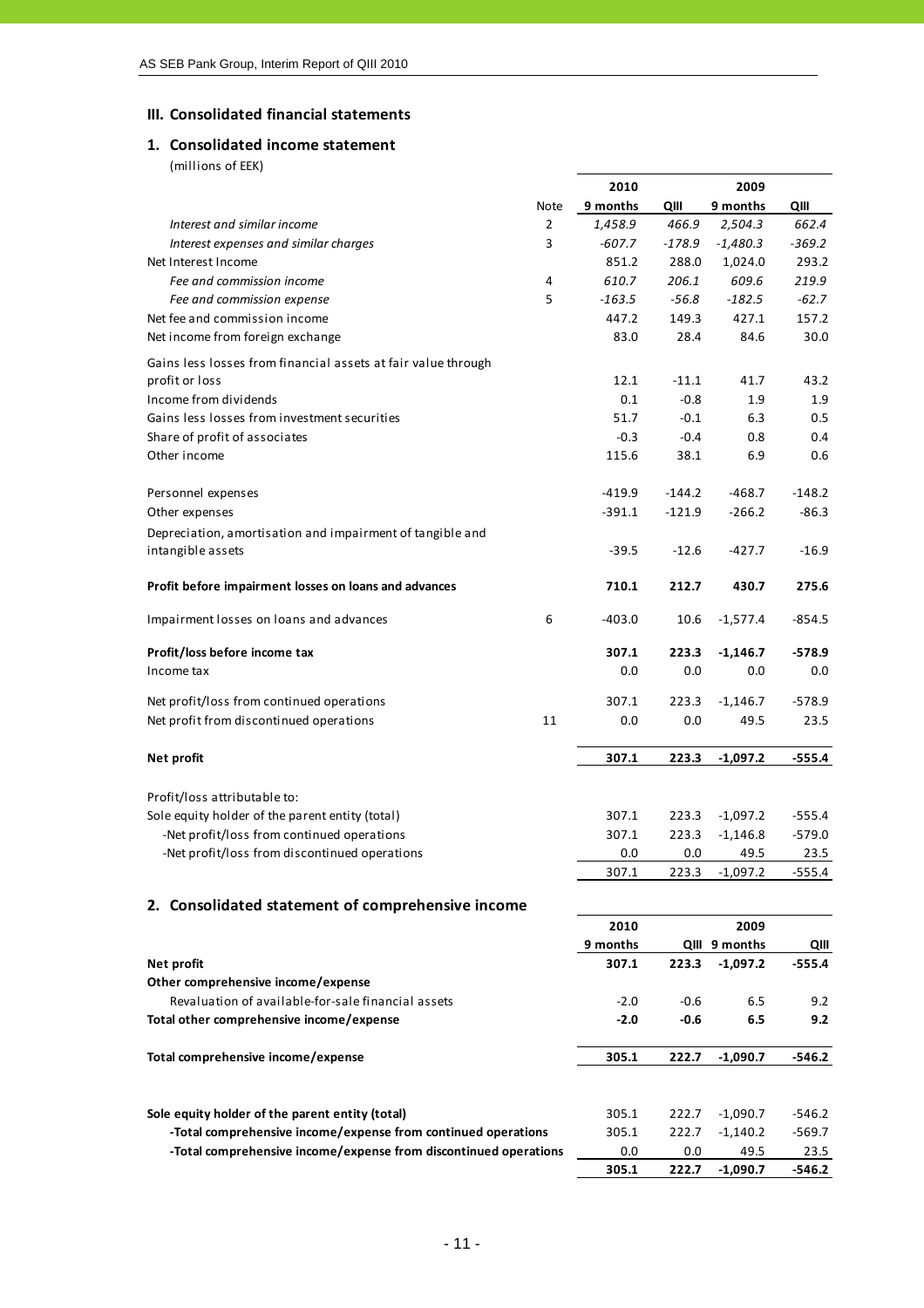# **3. Consolidated statement of financial position**

|                                                                      | <b>Note</b> |          | 30.09.10 31.12.09 |
|----------------------------------------------------------------------|-------------|----------|-------------------|
| <b>ASSETS</b>                                                        |             |          |                   |
| Cash                                                                 |             | 586.1    | 638.9             |
| Balances with central bank                                           |             | 2,553.6  | 4,827.1           |
| Loans and advances to credit institutions                            |             | 6,131.2  | 4,633.4           |
| Loans and advances to customers                                      |             |          | 57,134.4 61,846.3 |
| Financial assets held for trading                                    |             | 389.1    | 366.2             |
| Available-for-sale financial assets                                  |             | 77.7     | 99.6              |
| Other assets                                                         |             | 816.1    | 662.8             |
| Investments in associates                                            |             | 6.3      | 10.1              |
| Intangible assets                                                    |             | 5.6      | 9.6               |
| Property, plant and equipment                                        |             | 102.3    | 116.8             |
| Investment properties                                                |             | 24.9     | 25.4              |
|                                                                      |             |          | 67,827.3 73,236.2 |
| Assets classified as discontinued operations                         | 11          | 0.0      | 1,160.9           |
| <b>TOTAL ASSETS</b>                                                  |             |          | 67,827.3 74,397.1 |
|                                                                      |             |          |                   |
| LIABILITIES AND SHAREHOLDERS' EQUITY                                 |             |          |                   |
| Due to credit institutions                                           |             |          | 24,347.8 29,786.0 |
| Due to customers                                                     |             |          | 31,832.1 31,824.2 |
| Loan funds                                                           |             | 168.2    | 188.5             |
| Other liabilities                                                    |             | 1,435.9  | 851.1             |
| Financial liabilities at fair value through profit or loss           |             | 425.7    | 358.5             |
| Provisions                                                           |             | 5.2      | 2.6               |
| Subordinated loans                                                   |             | 1,841.5  | 2,615.9           |
|                                                                      |             |          | 60,056.4 65,626.8 |
| Liabilities included in assets classified as discontinued operations | 11          | 0.0      | 1,306.8           |
| <b>Total Liabilities</b>                                             |             |          | 60,056.4 66,933.6 |
|                                                                      |             |          |                   |
| Share capital                                                        |             | 665.6    | 665.6             |
| Share premium                                                        |             | 1,346.6  | 1,346.6           |
| Other reserves                                                       |             | 310.5    | 332.0             |
| Retained earnings                                                    |             | 5,448.2  | 5,119.3           |
| <b>Total shareholders' equity</b>                                    |             | 7,770.9  | 7,463.5           |
| TOTAL LIABILITIES AND SHAREHOLDERS' EQUITY                           |             | 67,827.3 | 74,397.1          |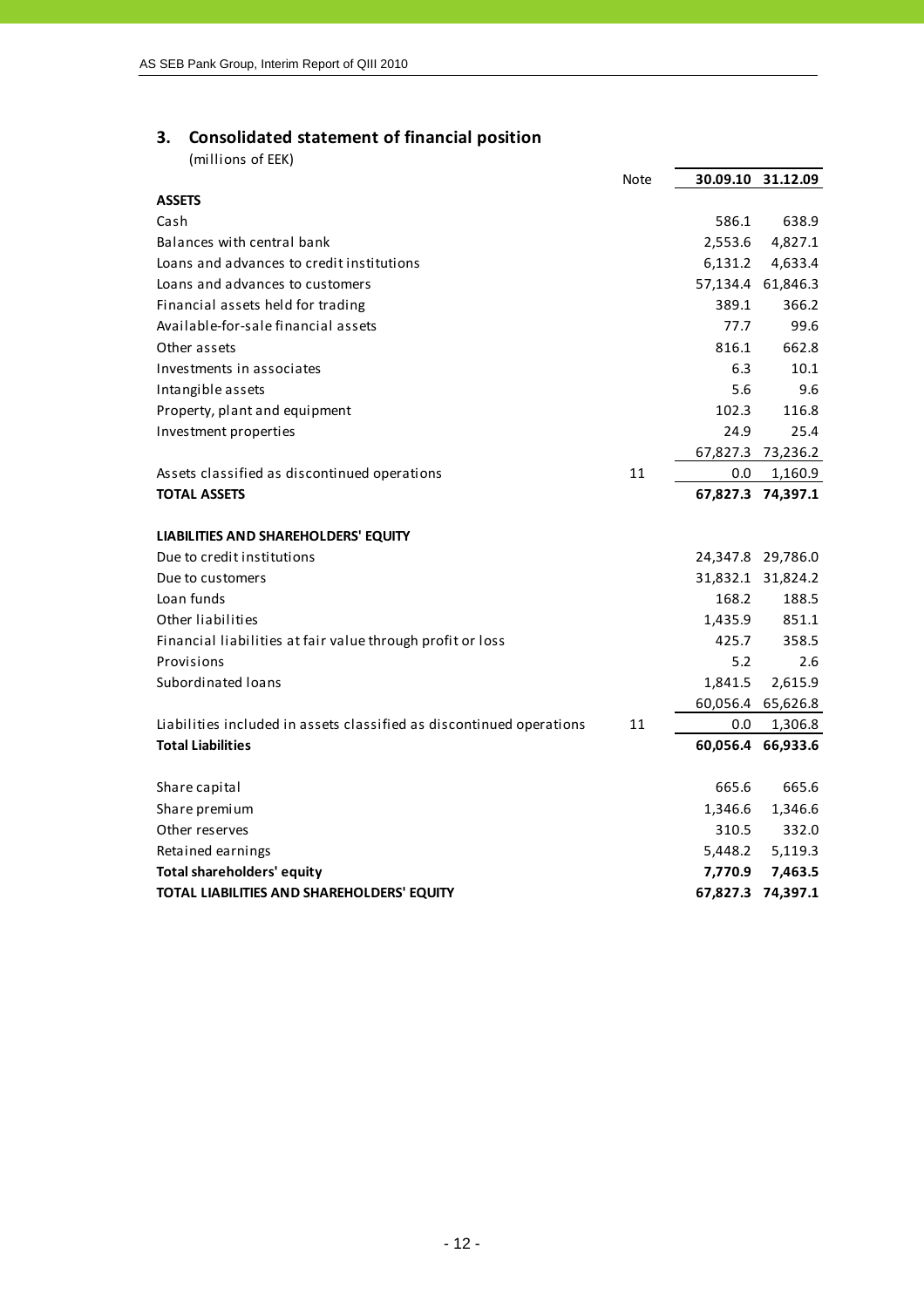# **4. Consolidated cash flow statement**

|                                                                                 | 2010       | 2009       |
|---------------------------------------------------------------------------------|------------|------------|
| I. Cash flows from operating activities                                         | 9 months   | 9 months   |
| Interest received                                                               | 1,456.0    | 2,624.5    |
| Interest paid                                                                   | $-638.9$   | $-1,790.2$ |
| Dividends received                                                              | 0.1        | 1.9        |
| Fee and commission received                                                     | 610.7      | 609.7      |
| Fee and commission paid                                                         | $-163.5$   | $-182.5$   |
| Net trading income and other operating income                                   | 722.7      | 568.9      |
| Personnel expenses and other operating expenses                                 | $-724.6$   | $-685.4$   |
| Revaluation adjustments                                                         | $-1.0$     | $-1.6$     |
| Cash flows from operating activities before changes in the operating assets and |            |            |
| liabilities, continued operations                                               | 1,261.5    | 1,145.3    |
| Cash flows from operating activities before changes in the operating assets and |            |            |
| liabilities, discontinued operations                                            | 0.0        | 58.1       |
| Changes in operating assets:                                                    |            |            |
| Loans and advances to credit institutions                                       | $-1,389.6$ | 9.2        |
| Loans and advances to customers                                                 | 3,702.3    | 3,547.1    |
| Other assets                                                                    | 37.4       | 182.9      |
|                                                                                 |            |            |
| <b>Changes of operating liabilities:</b><br>Due to credit institutions          | $-5,475.7$ | $-4,261.4$ |
| Due to customers                                                                | 31.8       | $-2,982.3$ |
| Loan funds                                                                      | $-20.3$    | 57.6       |
| Other liabilities                                                               | -590.4     | $-161.0$   |
| Cash flow from (used in) operating activities, continued operations             | $-2,443.0$ | $-2,462.6$ |
| Cash flow from (used in) operating activities, discontinued operations          | 0.0        | 82.8       |
| II. Cash flows from investing activities                                        |            |            |
| Net increase-/decrease+ of investment portfolio securities                      | 1,075.5    | 276.2      |
| Proceeds from sale and liquidation of subsidaries                               | 51.8       | 0.0        |
| Proceeds from sale and liquidation of associates                                | 3.8        | 5.0        |
| Purchase of investment properties, tangible and intangible assets               | $-27.4$    | $-27.6$    |
| Proceeds from sale of investment properties, tangible and intangible assets     | 36.0       | 1.1        |
| Cash flow from (used in) investing activities, continued operations             | 1,139.7    | 254.7      |
| Cash flow from (used in) investing activities, discontinued operations          | 0.0        | $-29.9$    |
| III. Cash flows from financing activities                                       |            |            |
| Repurchasing of debt securities                                                 | $-8.1$     | $-100.9$   |
| Repayments of subordinated loans                                                | $-782.3$   | $0.0\,$    |
| Cash used in financing activities, continued operations                         | $-790.4$   | $-100.9$   |
| Cash used in financing activities, discontinued operations                      | 0.0        | 0.0        |
| Net decrease/increase in cash and cash equivalents                              | -2,093.7   | $-2,255.9$ |
| Cash and cash equivalents at the beginning of period                            | 10,094.0   | 12,153.1   |
| Effect of exchange rate changes on cash and cash equivalents                    | $-2.8$     | 0.0        |
| Cash and cash equivalents at the end of period                                  | 7,997.5    | 9,897.2    |

| Cash and cash equivalents includes:                                | 30.09.10 | 30.09.09 |
|--------------------------------------------------------------------|----------|----------|
| Cash on hand                                                       | 586.1    | 612.8    |
| Balances with the central bank                                     | 2.552.9  | 3.821.6  |
| Liquid deposits in other credit institutions, continued operations | 4.848.3  | 5.461.6  |
| Trading portfolio                                                  | 10.2     | 1.2      |
|                                                                    | 7.997.5  | 9.897.2  |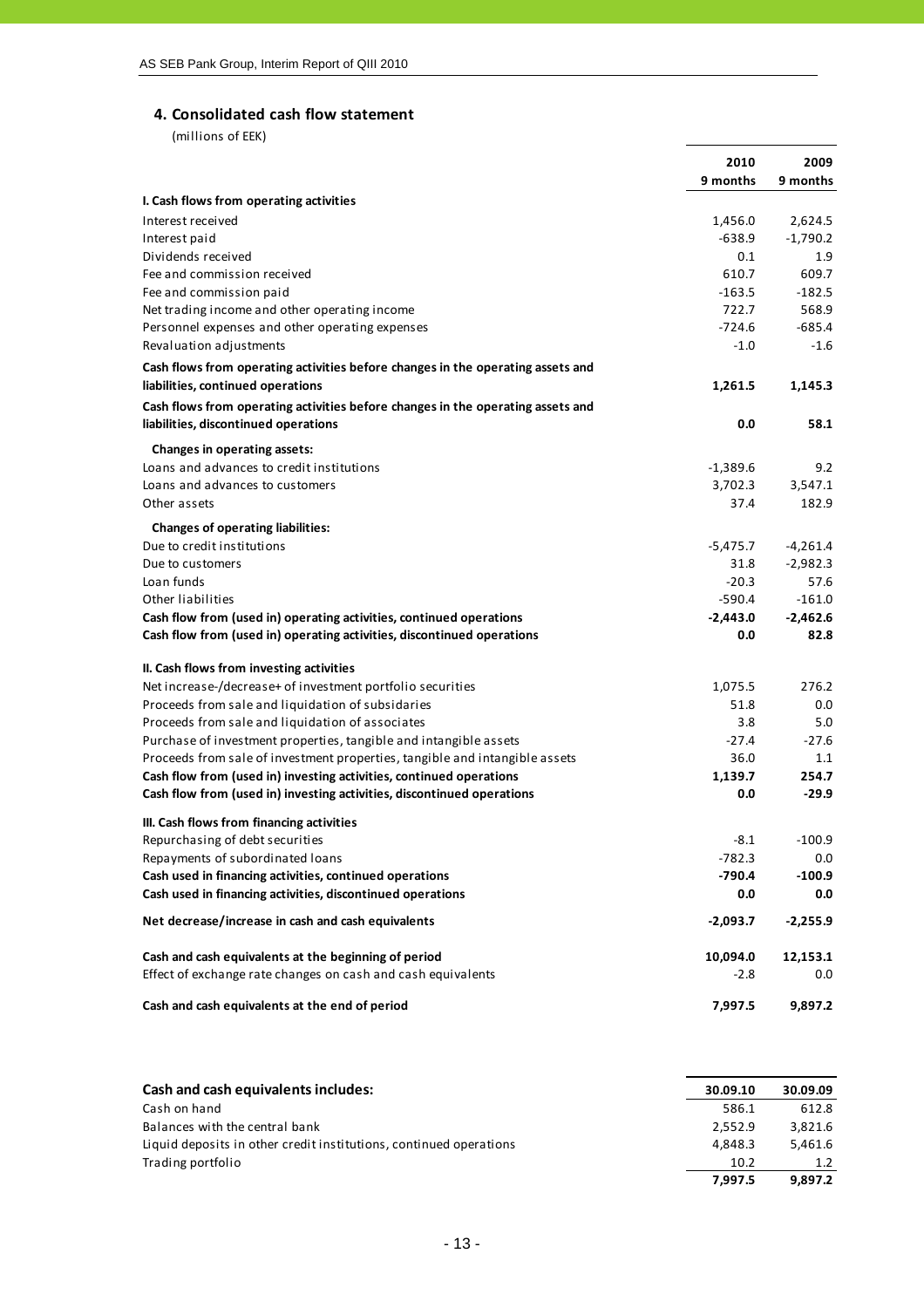# **5. Changes in consolidated shareholders' equity**

|                                                                 |              |              |                 |                 | <b>Total</b>  |
|-----------------------------------------------------------------|--------------|--------------|-----------------|-----------------|---------------|
|                                                                 | <b>Share</b> | <b>Share</b> |                 | <b>Retained</b> | shareholders' |
|                                                                 | capital      | premium      | <b>Reserves</b> | profit          | equity        |
| Year beginning 01.01.2009                                       | 665.6        | 1,346.6      | 318.9           | 6,500.8         | 8,831.9       |
| Statutory reserve                                               | 0.0          | 0.0          | 1.1             | $-1.1$          | 0.0           |
| Profit for the year                                             | 0.0          | 0.0          | 0.0             | $-1,097.2$      | $-1,097.2$    |
| Other                                                           | 0.0          | 0.0          | 0.0             | 1.0             | 1.0           |
| Other comprehensive income:<br>Net change in available-for-sale |              |              |                 |                 |               |
| financial assets                                                | 0.0          | 0.0          | 6.5             | 0.0             | 6.5           |
| Total other comprehensive income                                | 0.0          | 0.0          | 6.5             | 0.0             | 6.5           |
| Final balance 30.09.2009                                        | 665.6        | 1,346.6      | 326.5           | 5,403.5         | 7,742.2       |
|                                                                 |              |              |                 |                 |               |
| Year beginning 01.01.2010                                       | 665.6        | 1,346.6      | 332.0           | 5,119.3         | 7,463.5       |
| Statutory reserve                                               | 0.0          | 0.0          | $-19.5$         | 19.5            | 0.0           |
| Profit for the year                                             | 0.0          | 0.0          | 0.0             | 307.1           | 307.1         |
| Other                                                           | 0.0          | 0.0          | 0.0             | 2.3             | 2.3           |
| Other comprehensive income:                                     |              |              |                 |                 |               |
| Net change in available-for-sale                                |              |              |                 |                 |               |
| financial assets                                                | 0.0          | 0.0          | $-2.0$          | 0.0             | $-2.0$        |
| Total other comprehensive income                                | 0.0          | 0.0          | $-2.0$          | 0.0             | $-2.0$        |
| Final balance 30.09.2010                                        | 665.6        | 1,346.6      | 310.5           | 5,448.2         | 7,770.9       |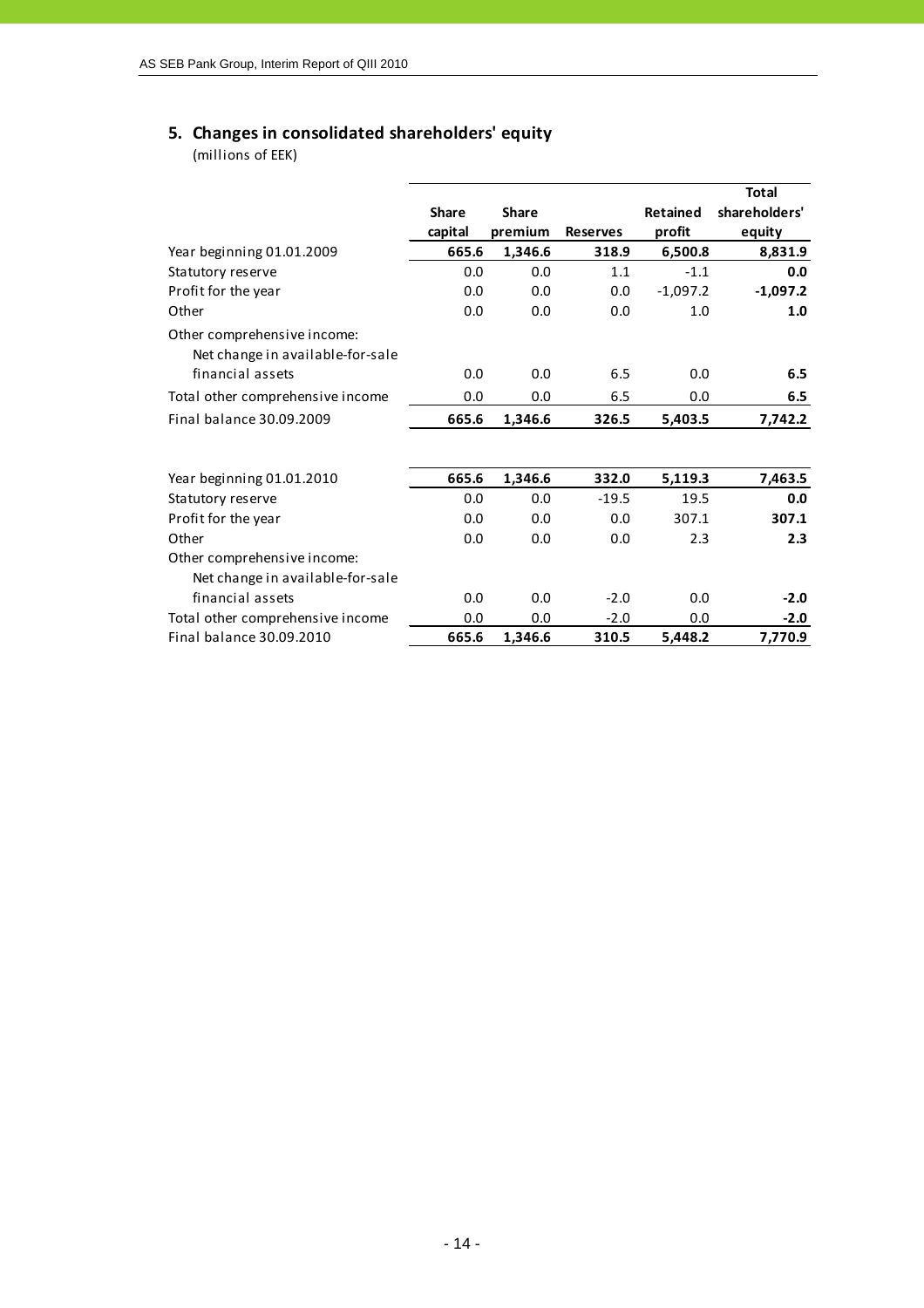# **6. Contingent assets and liabilities and commitments**

(millions of EEK)

| 30.09.10                          | <b>Contract amount</b> |                    | <b>Fair value</b> |                    |
|-----------------------------------|------------------------|--------------------|-------------------|--------------------|
|                                   | Assets                 | <b>Liabilities</b> | <b>Assets</b>     | <b>Liabilities</b> |
| 1. Irrevocable transactions       | 1,083.4                | 7,706.7            | 0.0               | 0.0                |
| 1.1. Guarantees and pledges       | 887.8                  | 3,769.9            | 0.0               | 0.0                |
| incl. financial quarantees        | 860.6                  | 1,911.9            | 0.0               | 0.0                |
| 1.2. Loan commitments             | 195.6                  | 3,936.8            | 0.0               | 0.0                |
| 2. Derivatives                    | 11,235.7               | 11,223.2           | 378.9             | 425.7              |
| 2.1. Currency related derivatives | 4,686.1                | 4,696.2            | 20.0              | 30.1               |
| 2.2. Interest related derivatives | 5,763.9                | 5,763.0            | 312.3             | 327.3              |
| 2.3. Equity related derivatives*  | 785.7                  | 764.0              | 46.6              | 68.3               |
|                                   | 12,319.1               | 18,929.9           | 378.9             | 425.7              |

| 31.12.09                          |               | <b>Contract amount</b> |        | <b>Fair value</b>  |  |
|-----------------------------------|---------------|------------------------|--------|--------------------|--|
|                                   | <b>Assets</b> | Liabilities            | Assets | <b>Liabilities</b> |  |
| 1. Irrevocable transactions       | 1,049.7       | 8,056.7                | 0.0    | 0.0                |  |
| 1.1. Guarantees and pledges       | 658.5         | 3,285.8                | 0.0    | 0.0                |  |
| incl. financial guarantees        | 625.9         | 1,288.5                | 0.0    | 0.0                |  |
| 1.2. Loan commitments             | 391.2         | 4.770.9                | 0.0    | 0.0                |  |
| 2. Derivatives                    | 12,843.7      | 12,775.8               | 351.7  | 349.4              |  |
| 2.1. Currency related derivatives | 6,196.5       | 6,164.3                | 45.2   | 15.7               |  |
| 2.2. Interest related derivatives | 5,627.5       | 5,627.4                | 246.0  | 245.9              |  |
| 2.3. Equity related derivatives*  | 1,019.7       | 984.1                  | 60.5   | 87.8               |  |
|                                   | 13,893.4      | 20.832.5               | 351.7  | 349.4              |  |

\* Derivative transactions are executed to cover the client's position and the derivative risks are not taken to own portfolio. All risks arising from these transactions are fully mitigated with parent company. The equity option prices are calculated using for all input data (e.g. underlying prices or volumes) either independently sourced input (e.g. the underlying prices) or an independent price verification is performed on the next day to compare the values to independently sourced market data (e.g. for volumes).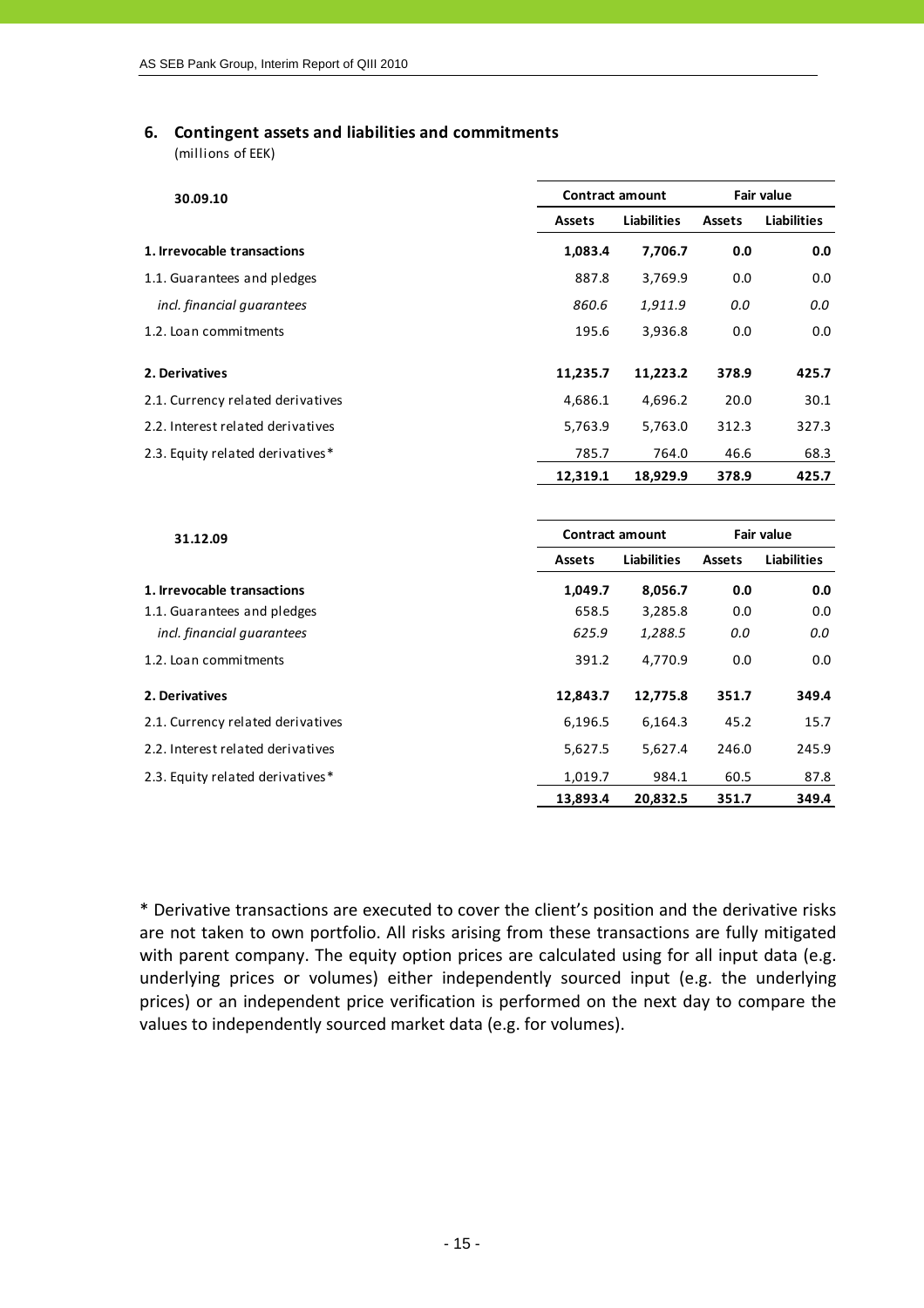# **Accounting principles**

The interim report of AS SEB Pank Group for QIII 2010 has been prepared in conformity with International Accounting Standard IAS 34 "Interim Financial Reporting" and the disclosure requirements, established by Eesti Pank.

The accounting principles, used in the interim report of AS SEB Pank Group for QIII 2010 are in conformity with the accounting principles, used in the annual report for the year ended on 31 December 2009.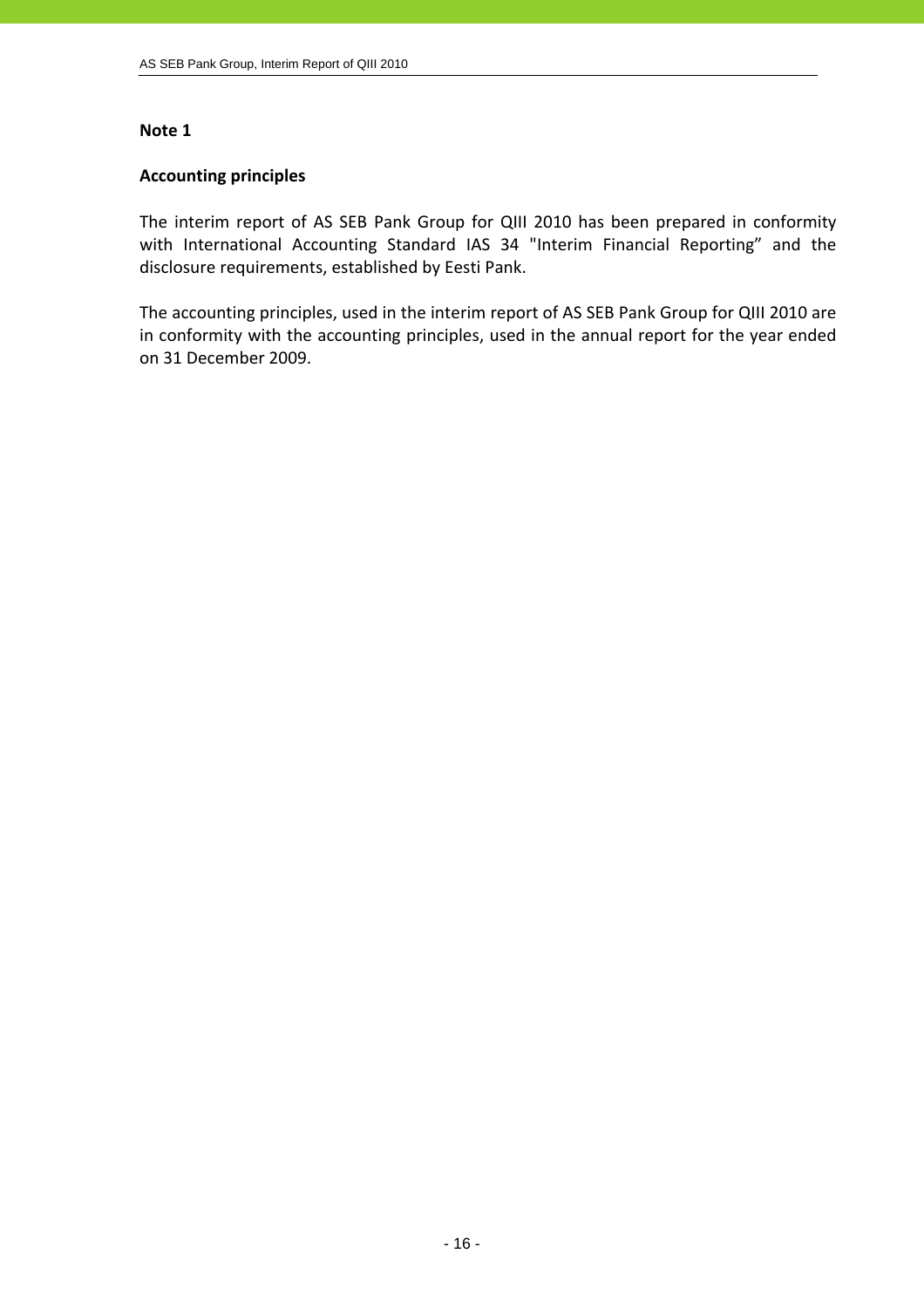#### **Interest and similar income**

| (millions of EEK) |  |  |
|-------------------|--|--|
|-------------------|--|--|

| (millions of EEK)         | 2010     | 2009  |          |       |  |
|---------------------------|----------|-------|----------|-------|--|
|                           | 9 months | QIII  | 9 months | QIII  |  |
| Loans                     | 1,318.7  | 431.0 | 2.104.0  | 553.7 |  |
| Leasing                   | 117.5    | 27.3  | 358.8    | 100.2 |  |
| Deposits with other banks | 20.5     | 8.5   | 26.0     | 6.4   |  |
| Fixed income securities   | 2.2      | 0.1   | 15.5     | 2.1   |  |
|                           | 1.458.9  | 466.9 | 2.504.3  | 662.4 |  |

#### **Note 3**

#### **Interest expenses and similar charges**

(millions of EEK) **2010 2009**

|                                | 9 months | QIII     | 9 months   | QIII     |
|--------------------------------|----------|----------|------------|----------|
| Credit institutions            | $-354.2$ | $-110.6$ | $-748.7$   | $-164.9$ |
| Time and other saving deposits | $-180.7$ | $-46.2$  | $-450.2$   | $-133.9$ |
| Demand deposits                | $-35.9$  | $-9.9$   | $-209.0$   | $-54.3$  |
| Subordinated debts             | $-32.8$  | $-10.9$  | $-65.0$    | $-14.3$  |
| Issued bonds                   | 0.0      | 0.0      | $-2.5$     | 0.0      |
| Loan funds                     | $-4.0$   | $-1.3$   | $-4.6$     | $-1.7$   |
| Other                          | $-0.1$   | 0.0      | $-0.3$     | $-0.1$   |
|                                | $-607.7$ | $-178.9$ | $-1.480.3$ | $-369.2$ |

#### **Note 4**

#### **Fee and commission income**

| (millions of EEK)                             | 2010     |       | 2009     |       |
|-----------------------------------------------|----------|-------|----------|-------|
|                                               | 9 months | QIII  | 9 months | QIII  |
| Credit and payment cards                      | 222.2    | 80.0  | 230.2    | 78.4  |
| Securities market services                    | 138.1    | 45.3  | 121.7    | 50.7  |
| Transaction fees                              | 85.5     | 28.5  | 48.6     | 17.3  |
| Credit contracts*                             | 46.5     | 14.8  | 87.1     | 29.7  |
| Non-life insurance brokerage fees             | 28.2     | 9.1   | 30.0     | 9.9   |
| Income from leasing agreements (full service) | 19.0     | 5.9   | 4.9      | 4.5   |
| Corporate Finance fees                        | 5.6      | 0.5   | 27.4     | 8.7   |
| Other settlement fees                         | 21.6     | 7.0   | 20.1     | 7.4   |
| Income from electronic channels               | 13.0     | 4.6   | 12.6     | 4.1   |
| Cash handling fees                            | 12.8     | 4.3   | 9.9      | 3.5   |
| Other                                         | 18.2     | 6.1   | 17.1     | 5.7   |
|                                               | 610.7    | 206.1 | 609.6    | 219.9 |

\*Credit contracts include loan, leasing, letter of credit and guarantee contracts signed with customers, which are short-term and do not constitute interest income, but are of administrative nature for arrangement reorganisation of credits.

#### **Note 5**

# **Fee and commission expense**

| (millions of EEK)                             | 2010     |         | 2009     |         |
|-----------------------------------------------|----------|---------|----------|---------|
|                                               | 9 months | QIII    | 9 months | QIII    |
| Credit and payment cards                      | $-84.0$  | $-30.7$ | $-92.3$  | $-32.8$ |
| Cash collecting fees                          | $-20.6$  | $-7.1$  | $-14.7$  | $-5.0$  |
| Expenses to leasing agreements (full service) | $-14.6$  | $-4.5$  | $-20.8$  | $-6.7$  |
| Securities market                             | $-14.2$  | $-4.4$  | $-20.5$  | $-7.0$  |
| <b>Transaction fees</b>                       | $-10.3$  | $-2.9$  | $-12.8$  | $-3.7$  |
| Expenses of electronic channels               | $-7.9$   | $-3.0$  | $-11.5$  | $-4.3$  |
| Corporate Finance fees                        | 0.0      | 0.0     | $-9.9$   | $-3.2$  |
| Other                                         | $-11.9$  | $-4.2$  | 0.0      | 0.0     |
|                                               | $-163.5$ | $-56.8$ | $-182.5$ | $-62.7$ |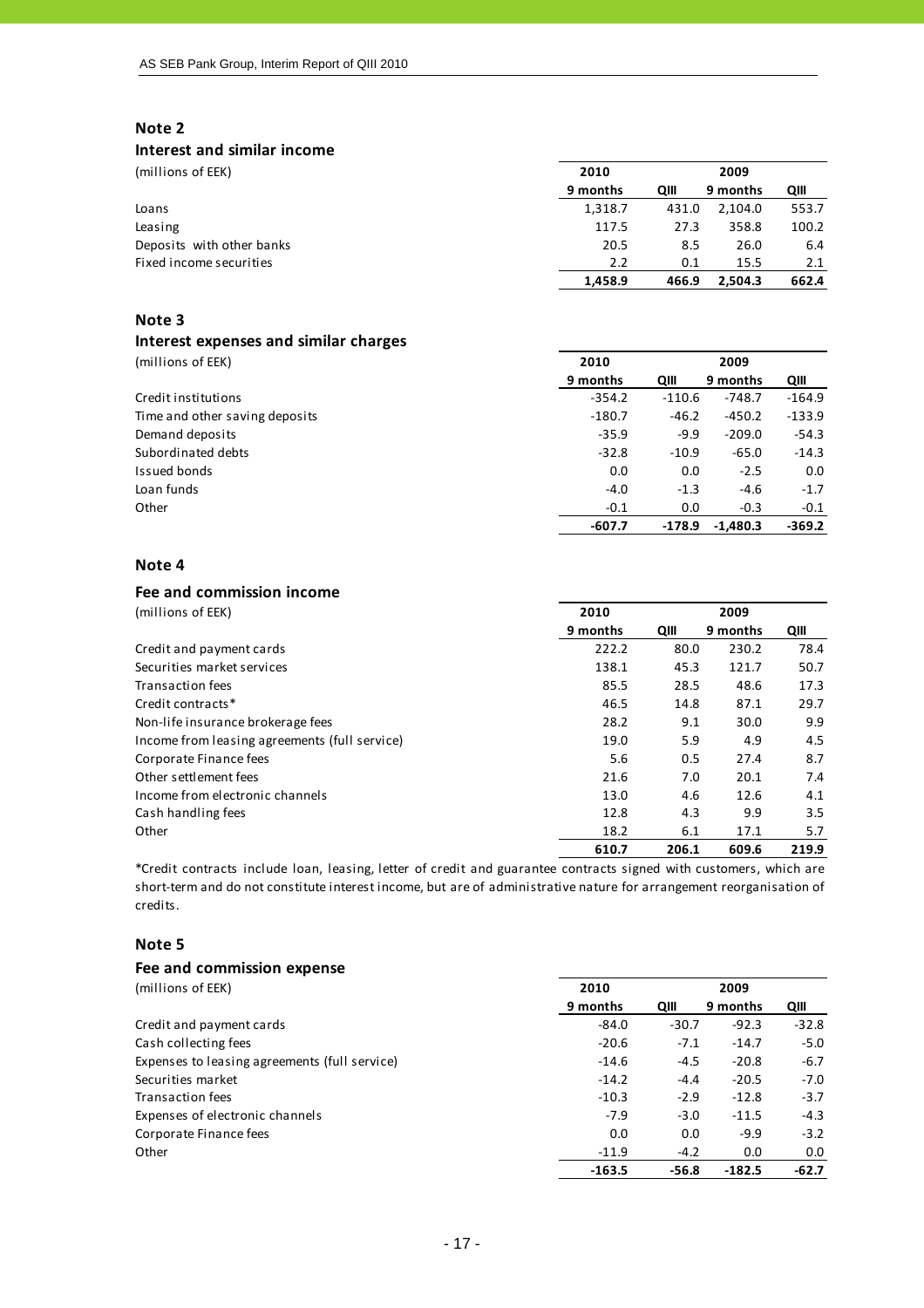# **Impairment losses on loans and advances**

| (millions of EEK) |  |  |
|-------------------|--|--|
|-------------------|--|--|

| (millions of EEK)                                  | 2010     |          | 2009       |            |
|----------------------------------------------------|----------|----------|------------|------------|
|                                                    | 9 months | QIII     | 9 months   | QIII       |
| <b>Impairment losses</b>                           | $-398.7$ | 10.6     | $-1,546.1$ | $-844.6$   |
| impairment losses of reporting period              | $-749.3$ | $-114.1$ | $-1,885.7$ | $-1,185.0$ |
| recoveries from write-offs                         | 1.4      | 0.5      | 1.9        | 0.3        |
| correction of impairment losses of previous period | 349.2    | 124.2    | 337.7      | 340.1      |
| Impairment losses for contingent liabilities       | $-4.3$   | 0.0      | 0.0        | 0.0        |
| Assets held for sale                               | 0.0      | 0.0      | $-31.3$    | $-9.9$     |
| reappraisal                                        | 0.0      | 0.0      | $-25.5$    | $-9.5$     |
| realised gains / losses                            | 0.0      | 0.0      | $-5.8$     | $-0.4$     |
|                                                    | $-403.0$ | 10.6     | $-1.577.4$ | $-854.5$   |

#### **Note 7**

#### **Allowances on loans and advances**

(millions of EEK)

|                                             | 30.09.10 | 31.12.09 |
|---------------------------------------------|----------|----------|
| At January, 1                               | 3,056.5  | 1,093.9  |
| Allowances of reporting period              | 737.4    | 2,334.1  |
| Correction of allowances of previous period | $-349.2$ | $-359.3$ |
| Loans and advances written off              | $-142.7$ | $-11.7$  |
| Exchange rate adjustments                   | 3.2      | $-0.5$   |
| At the end of period                        | 3,305.2  | 3,056.5  |
|                                             |          |          |
| Recoveries from write-offs                  | 1.4      | 2.0      |

# **Note 8**

# **Overdue**

| By overdue maturity |
|---------------------|
| (millions of EEK)   |

|                                 | $30$    | 30<60 | over 60            |              |
|---------------------------------|---------|-------|--------------------|--------------|
| 30.09.10                        | days    | days  | days               | <b>Total</b> |
| Loans and advances to customers | 2,101.2 | 358.8 | 4,385.1            | 6,845.1      |
| <b>Total</b>                    | 2,101.2 | 358.8 | 4,385.1            | 6,845.1      |
|                                 |         |       |                    |              |
|                                 | $30$    | 30<60 | over <sub>60</sub> |              |
| 31.12.09                        | days    | days  | days               | <b>Total</b> |
| Loans and advances to customers | 1,942.5 | 554.8 | 4,128.0            | 6,625.3      |
|                                 |         |       |                    |              |

The tables indicate the gross balance of overdue claims.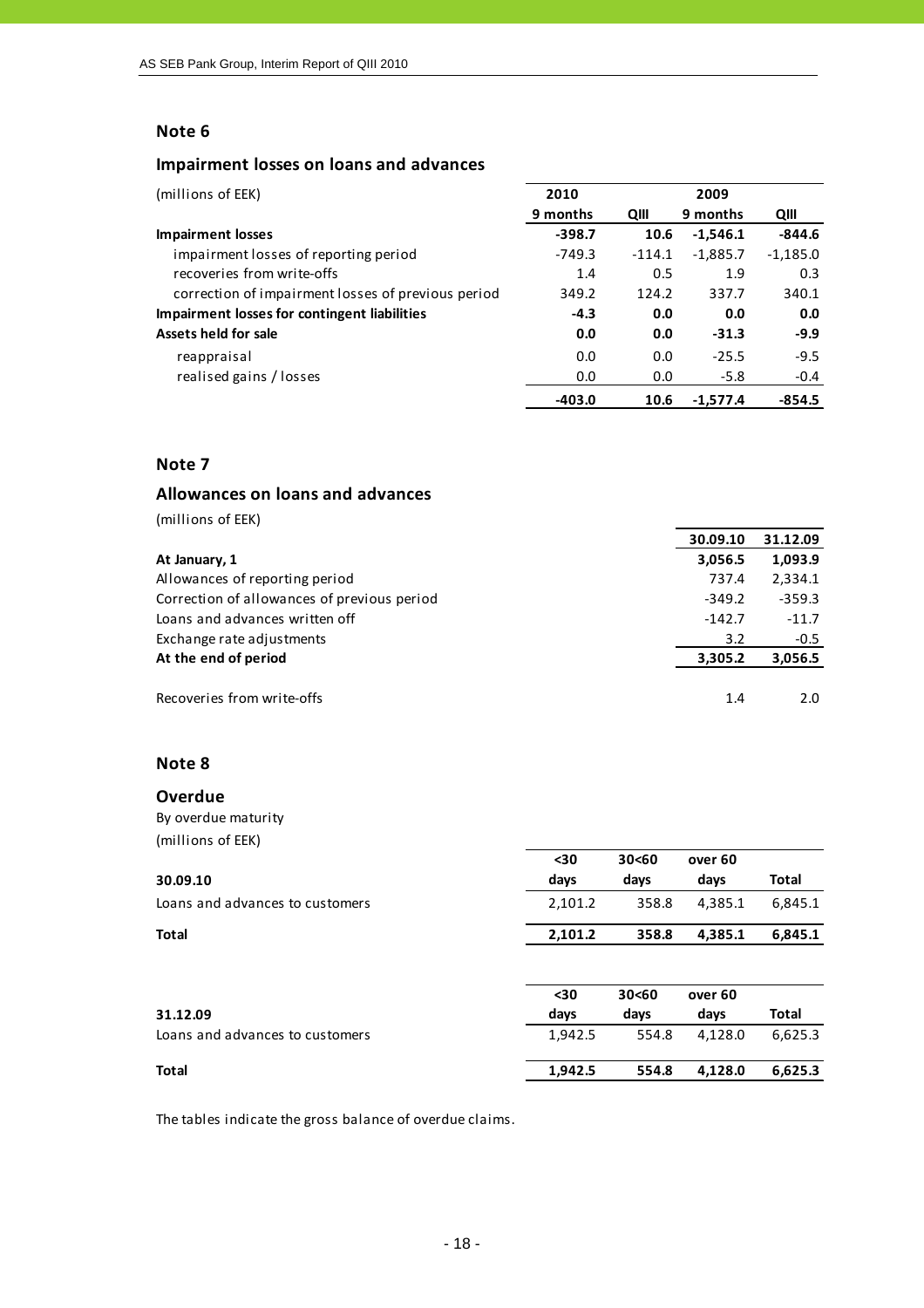#### **Geographic concentration of financial assets and liabilities**

(millions of EEK)

| 30.09.10             | balances<br>with | Cash and Loans and<br>advances<br>to credit | Loans<br>and<br>advances |         |        |          | Due to<br>credit  | Due to        |         |                         |             |
|----------------------|------------------|---------------------------------------------|--------------------------|---------|--------|----------|-------------------|---------------|---------|-------------------------|-------------|
|                      | central          | institu-                                    | to custo-                | Securi- | Other  | Total    | institu-          | custo-        | Other   | Total                   | Contingent  |
|                      | bank             | <b>tions</b>                                | mers                     | ties    | assets | assets   | tions             | mers          |         | liabilities liabilities | liabilities |
| Sweden               | 5.5              | 3,433.6                                     | 32.0                     | 66.5    | 16.0   | 3,553.6  | 23,484.0          | 166.0         | 2,164.8 | 25,814.8                | 26.7        |
| Estonia              | 2,773.8          | 115.5                                       | 56,680.1                 | 398.4   | 505.6  | 60,473.4 |                   | 59.8 28,230.8 | 1,406.9 | 29,697.5                | 7,533.8     |
| United Kingdom       | 2.6              | 15.2                                        | 30.1                     | 2.4     | 0.1    | 50.4     | 125.5             | 1,501.2       | 0.1     | 1,626.8                 | 5.7         |
| Russia               | 5.5              | 74.9                                        | 8.3                      | 0.0     | 0.0    | 88.7     | 7.3               | 237.4         | 0.5     | 245.2                   | 1.0         |
| Germany              | 259.8            | 2,258.2                                     | 12.0                     | 0.0     | 0.0    | 2,530.0  | 575.3             | 27.5          | 0.0     | 602.8                   | 107.7       |
| <b>United States</b> | 9.8              | 64.9                                        | 15.0                     | 5.8     | 0.1    | 95.6     | 7.3               | 335.1         | 0.1     | 342.5                   | 0.0         |
| Canada               | 1.8              | 0.0                                         | 0.0                      | 0.0     | 0.0    | 1.8      | 0.8               | 10.7          | 0.1     | 11.6                    | 0.0         |
| Japan                | 1.1              | 0.0                                         | 0.0                      | 0.0     | 0.0    | 1.1      | 0.0               | 2.6           | 0.0     | 2.6                     | 0.0         |
| Finland              | 0.0              | 0.2                                         | 290.0                    | 0.0     | 0.5    | 290.7    | 3.8               | 155.5         | 0.1     | 159.4                   | 17.5        |
| Latvia               | 5.4              | 56.3                                        | 0.2                      | 0.0     | 0.0    | 61.9     | 8.1               | 40.2          | 0.0     | 48.3                    | 0.0         |
| Lithuania            | 3.0              | 33.7                                        | 0.3                      | 0.0     | 0.0    | 37.0     | 13.9              | 17.1          | 0.2     | 31.2                    | 0.0         |
| Luxembourg           | 0.0              | 2.5                                         | 0.0                      | 0.0     | 7.7    | 10.2     | 1.9               | 0.0           | 0.1     | 2.0                     | 0.0         |
| Netherlands          | 0.0              | 0.1                                         | 9.5                      | 0.0     | 0.0    | 9.6      | 0.4               | 3.2           | 0.0     | 3.6                     | 0.0         |
| Other Western Europe | 7.7              | 47.9                                        | 47.6                     | 0.0     | 0.1    | 103.3    | 57.0              | 244.6         | 0.1     | 301.7                   | 12.6        |
| Other Eastern Europe | 3.9              | 28.0                                        | 0.7                      | 0.0     | 0.1    | 32.7     | 2.4               | 26.8          | 0.1     | 29.3                    | 0.0         |
| Other countries      | 59.8             | 0.2                                         | 8.6                      | 0.0     | 418.7  | 487.3    | 0.3               | 833.4         | 303.4   | 1,137.1                 | 1.7         |
|                      | 3,139.7          | 6,131.2                                     | 57,134.4                 | 473.1   | 948.9  | 67,827.3 | 24,347.8 31,832.1 |               | 3,876.5 | 60,056.4                | 7,706.7     |

|                      |          | Cash and Loans and | Loans     |             |        |          |                   |                |         |                         |             |
|----------------------|----------|--------------------|-----------|-------------|--------|----------|-------------------|----------------|---------|-------------------------|-------------|
|                      | balances | advances           | and       |             |        |          | Due to            |                |         |                         |             |
| 31.12.09             | with     | to credit          | advances  |             |        |          | credit            | Due to         |         |                         |             |
|                      | central  | institu-           | to custo- | Securi-     | Other  | Total    | institu-          | custo-         | Other   | Total                   | Contingent  |
|                      | bank     | tions              | mers      | <b>ties</b> | assets | assets   | tions             | mers           |         | liabilities liabilities | liabilities |
| Sweden               | 5.6      | 9.2                | 28.3      | 111.0       | 10.1   | 164.2    | 28,849.4          | 100.8          | 2,860.9 | 31,811.1                | 26.9        |
| Estonia              | 5,233.5  | 109.4              | 61,380.7  | 347.3       | 713.0  | 67,783.9 |                   | 191.5 28,206.8 | 1,103.1 | 29,501.4                | 7,876.0     |
| United Kingdom       | 2.5      | 21.2               | 39.8      | 1.2         | 0.0    | 64.7     | 80.5              | 1,472.5        | 0.3     | 1,553.3                 | 5.6         |
| Russia               | 5.2      | 41.0               | 13.5      | 0.0         | 0.0    | 59.7     | 10.4              | 214.8          | 1.6     | 226.8                   | 0.0         |
| Germany              | 130.4    | 4,352.6            | 5.2       | 0.0         | 0.0    | 4,488.2  | 568.2             | 50.5           | 0.0     | 618.7                   | 115.3       |
| <b>United States</b> | 12.3     | 45.1               | 17.8      | 12.9        | 0.2    | 88.3     | 2.5               | 241.5          | 0.1     | 244.1                   | 0.2         |
| Canada               | 1.2      | 0.1                | 0.0       | 0.0         | 0.0    | 1.3      | 3.7               | 10.6           | 0.0     | 14.3                    | 0.0         |
| Japan                | 0.7      | 0.0                | 0.0       | 0.0         | 0.0    | 0.7      | 0.0               | 1.1            | 0.0     | 1.1                     | 0.0         |
| Finland              | 0.0      | 0.7                | 290.3     | 3.4         | 0.5    | 294.9    | 2.6               | 120.9          | 0.2     | 123.7                   | 17.5        |
| Latvia               | 4.4      | 3.6                | 0.2       | 0.0         | 0.0    | 8.2      | 25.4              | 34.4           | 3.0     | 62.8                    | 0.0         |
| Lithuania            | 2.5      | 6.1                | 0.5       | 0.1         | 0.0    | 9.2      | 13.6              | 46.9           | 0.2     | 60.7                    | 0.0         |
| Luxembourg           | 0.0      | 15.9               | 0.0       | 0.0         | 0.0    | 15.9     | 1.9               | 0.0            | 0.0     | 1.9                     | 0.0         |
| Netherlands          | 0.0      | 0.1                | 9.7       | 0.0         | 0.1    | 9.9      | 0.0               | 3.2            | 0.1     | 3.3                     | 0.0         |
| Other Western Europe | 7.0      | 16.4               | 43.2      | 0.0         | 0.3    | 66.9     | 35.4              | 628.9          | 0.2     | 664.5                   | 12.6        |
| Other Eastern Europe | 3.0      | 7.4                | 0.6       | 0.0         | 0.2    | 11.2     | 0.6               | 30.0           | 0.4     | 31.0                    | 1.6         |
| Other countries      | 57.7     | 4.6                | 16.5      | 0.0         | 90.2   | 169.0    | 0.3               | 661.3          | 46.5    | 708.1                   | 1.0         |
|                      | 5,466.0  | 4,633.4            | 61,846.3  | 475.9       | 814.6  | 73,236.2 | 29,786.0 31,824.2 |                | 4,016.6 | 65,626.8                | 8,056.7     |

Contingent liabilities in Note 9 and Note 10 includes guarantees and pledges, loan commitments, stand‐by loans and other irrevocable transactions.

Securities in Note 9 and Note 10 includes Financial assets held for trading, Financial assets designated at fair value through profit or loss, Available‐for‐sale financial assets, Investments in associates.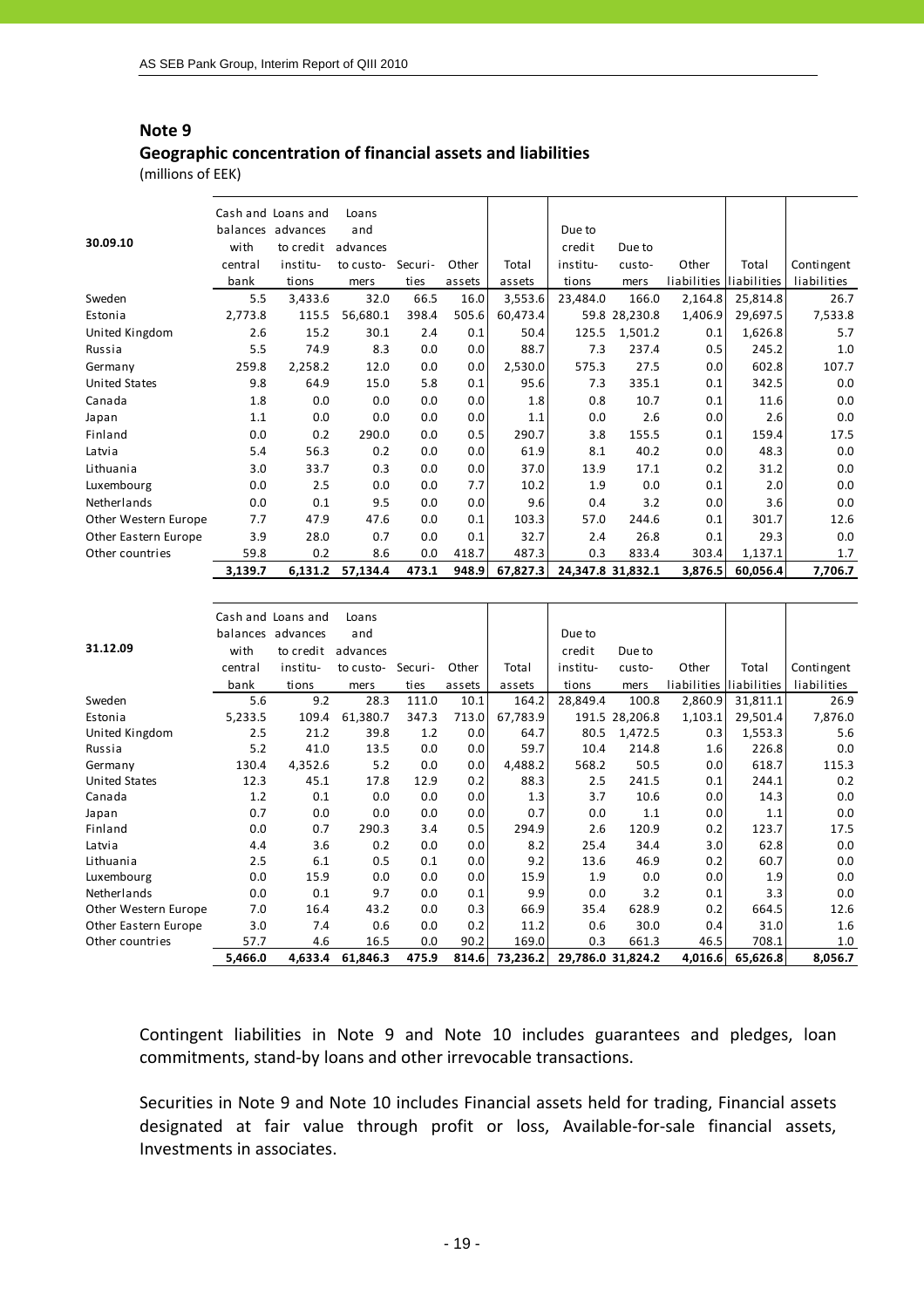# **Note 10 Concentration of financial assets and liabilities by economic sector** (millions of EEK)

|                                              | In the statement of financial position                 |                   |                                  |  |  |
|----------------------------------------------|--------------------------------------------------------|-------------------|----------------------------------|--|--|
| 30.09.10                                     | Cash and loans to central<br>bank, credit institutions |                   | Contingent<br><b>liabilities</b> |  |  |
|                                              | and customers                                          | <b>Securities</b> |                                  |  |  |
| Real estate                                  | 10,720.9                                               | 1.2               | 89.5                             |  |  |
| Finance                                      | 9,354.2                                                | 59.6              | 255.1                            |  |  |
| Industry                                     | 4,564.5                                                | 10.5              | 1,794.3                          |  |  |
| Trading                                      | 2,874.4                                                | 0.0               | 905.1                            |  |  |
| Energy, gas and steam plants                 | 2,329.7                                                | 0.0               | 925.7                            |  |  |
| Transport                                    | 1,989.8                                                | 0.0               | 684.1                            |  |  |
| Government and state defence                 | 1,716.3                                                | 0.7               | 281.2                            |  |  |
| Agriculture, fishing, forestry               | 1,435.4                                                | 0.0               | 176.4                            |  |  |
| Hotels, restaurants                          | 985.7                                                  | 0.0               | 6.5                              |  |  |
| Construction                                 | 858.8                                                  | 0.0               | 935.0                            |  |  |
| Health services, social work                 | 745.3                                                  | 0.0               | 100.2                            |  |  |
| Administration and assistance                | 641.4                                                  | 0.0               | 119.6                            |  |  |
| Information and telecommunication            | 465.3                                                  | 7.1               | 85.3                             |  |  |
| Art, show business, leisure                  | 463.1                                                  | 0.0               | 32.0                             |  |  |
| Education                                    | 346.8                                                  | 0.0               | 89.0                             |  |  |
| Professional, science and technical work     | 256.5                                                  | 0.0               | 78.3                             |  |  |
| Water supply, canalisation, waste management | 226.2                                                  | 0.0               | 31.1                             |  |  |
| Mining                                       | 47.3                                                   | 0.0               | 5.7                              |  |  |
| Exterritorial organisations                  | 0.2                                                    | 0.0               | 0.4                              |  |  |
| Other government & social services           | 351.1                                                  | 15.1              | 56.0                             |  |  |
| Individuals                                  | 29,337.6                                               | 0.0               | 1,056.2                          |  |  |
| Derivatives                                  | 0.0                                                    | 378.9             | 0.0                              |  |  |
| Allowances                                   | $-3,305.2$                                             |                   |                                  |  |  |
|                                              | 66,405.3                                               | 473.1             | 7,706.7                          |  |  |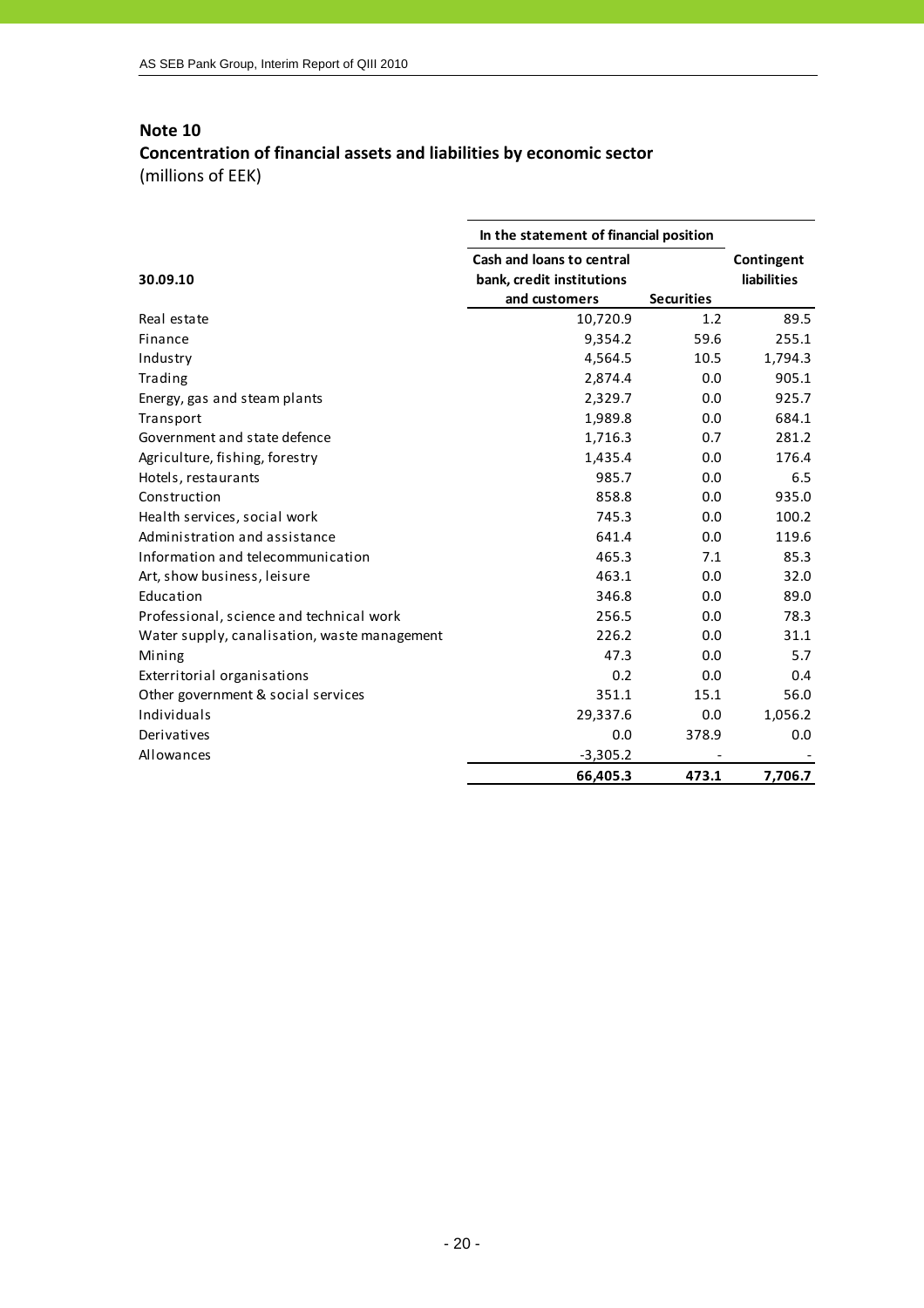|                                              | In the statement of financial position |                   |                  |
|----------------------------------------------|----------------------------------------|-------------------|------------------|
|                                              | Cash and loans to central              |                   | Contingent       |
| 31.12.09                                     | bank, credit institutions              |                   | liabilities      |
|                                              | and customers                          | <b>Securities</b> |                  |
| Real estate                                  | 11,212.3                               | 1.2               | 129.4            |
| Finance                                      | 10,184.8                               | 52.0              | 316.3            |
| Industry                                     | 4,481.3                                | 16.9              | 1,467.3          |
| Trading                                      | 3,900.4                                | 20.6              | 868.8            |
| Transport                                    | 3,013.1                                | 0.0               | 301.3            |
| Energy, gas and steam plants                 | 2,545.0                                | 0.0               | 1,842.2          |
| Government and state defence                 | 1,784.4                                | 0.7               | 335.5            |
| Agriculture, fishing, forestry               | 1,605.4                                | 0.0               | 75.5             |
| Construction                                 | 1,094.6                                | 0.0               | 1,027.4          |
| Hotels, restaurants                          | 1,039.3                                | 0.0               | 5.6              |
| Health services, social work                 | 822.0                                  | 0.0               | 105.6            |
| Administration and assistance                | 595.2                                  | 0.0               | 96.3             |
| Art, show business, leisure                  | 539.2                                  | 0.0               | 32.3             |
| Water supply, canalisation, waste management | 335.6                                  | 0.0               | 50.7             |
| Education                                    | 329.0                                  | 0.0               | 95.8             |
| Professional, science and technical work     | 261.0                                  | 0.0               | 63.8             |
| Information and telecommunication            | 244.3                                  | 15.1              | 88.8             |
| Mining                                       | 135.8                                  | 0.0               | 5.5 <sub>1</sub> |
| Exterritorial organisations                  | 0.1                                    | 0.0               | 0.5              |
| Other government and social services         | 774.9                                  | 17.7              | 32.8             |
| Individuals                                  | 30,104.5                               | 0.0               | 1,115.3          |
| Derivatives                                  | 0.0                                    | 351.7             | 0.0              |
| Allowances                                   | $-3,056.5$                             |                   |                  |
|                                              | 71,945.7                               | 475.9             | 8,056.7          |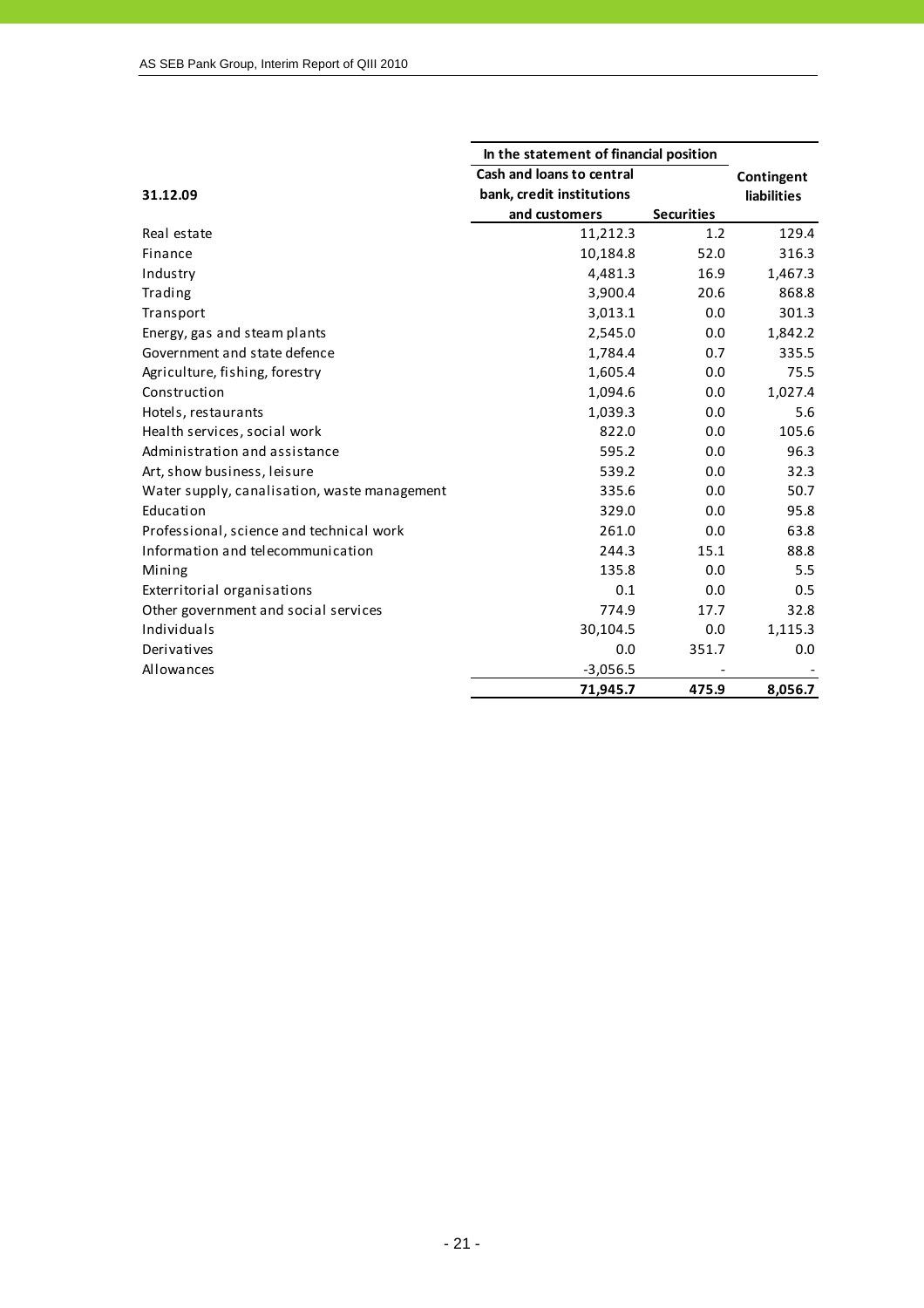#### **Discontinued operations**

(millions of EEK)

The assets and liabilities related to AS SEB Elu‐ ja Pensionikindlustus and OÜ Estectus have been presented as discontinued operations following the approval of the Group´s management on a proposal for the sale, respective decisions were made on December 2009. The sale of AS SEB Elu- ja Pensionikindlustus has been completed in January 2010 and sale of OÜ Estectus ‐ in February 2010.

#### **A) Assets classified as discontinued operations**

|                                                       |     | 30.09.10 31.12.09 |
|-------------------------------------------------------|-----|-------------------|
| Loans and advances to credit institutions             | 0.0 | 54.8              |
| Loans and advances to customers                       | 0.0 | 2.3               |
| Financial assets held for trading                     | 0.0 | 9.7               |
| Financial assets at fair value through profit or loss | 0.0 | 1,050.4           |
| Other assets                                          | 0.0 | 14.7              |
| Property, plant and equipment                         | 0.0 | 2.0               |
| Investment properties                                 | 0.0 | 27.0              |
|                                                       | 0.0 | 1.160.9           |

#### **B) Liabilitiesincluded in assets classified as discontinued operations**

|                       |     | 30.09.10 31.12.09 |
|-----------------------|-----|-------------------|
| Financial liabilities | 0.0 | 626.4             |
| Provisions            | 0.0 | 680.4             |
|                       | 0.0 | 1,306.8           |

#### **C) Net profit from discontinued operations**

| Income from insurance activities                          | 2010     |      | 2009     |         |
|-----------------------------------------------------------|----------|------|----------|---------|
|                                                           | 9 months | QIII | 9 months | QIII    |
| Net insurance premium revenue                             | 0.0      | 0.0  | 142.2    | 52.2    |
| Income from investments                                   | 0.0      | 0.0  | 39.7     | 19.8    |
| Fee income from investment contracts                      | 0.0      | 0.0  | 16.1     | 9.1     |
| Other operating income                                    | 0.0      | 0.0  | $-1.6$   | $-1.7$  |
| Net insurance claims and disbursements                    | 0.0      | 0.0  | $-125.2$ | $-48.5$ |
| Income from insurance activities                          | 0.0      | 0.0  | 71.2     | 30.9    |
| Personnel expenses                                        | 0.0      | 0.0  | $-14.3$  | $-5.0$  |
| Other expenses                                            | 0.0      | 0.0  | $-7.1$   | $-2.3$  |
| Depreciation, amortisation and impairment of tangible and |          |      |          |         |
| intangible assets                                         | 0.0      | 0.0  | $-0.3$   | $-0.1$  |
| Net profit from discontinued operations                   | 0.0      | 0.0  | 49.5     | 23.5    |